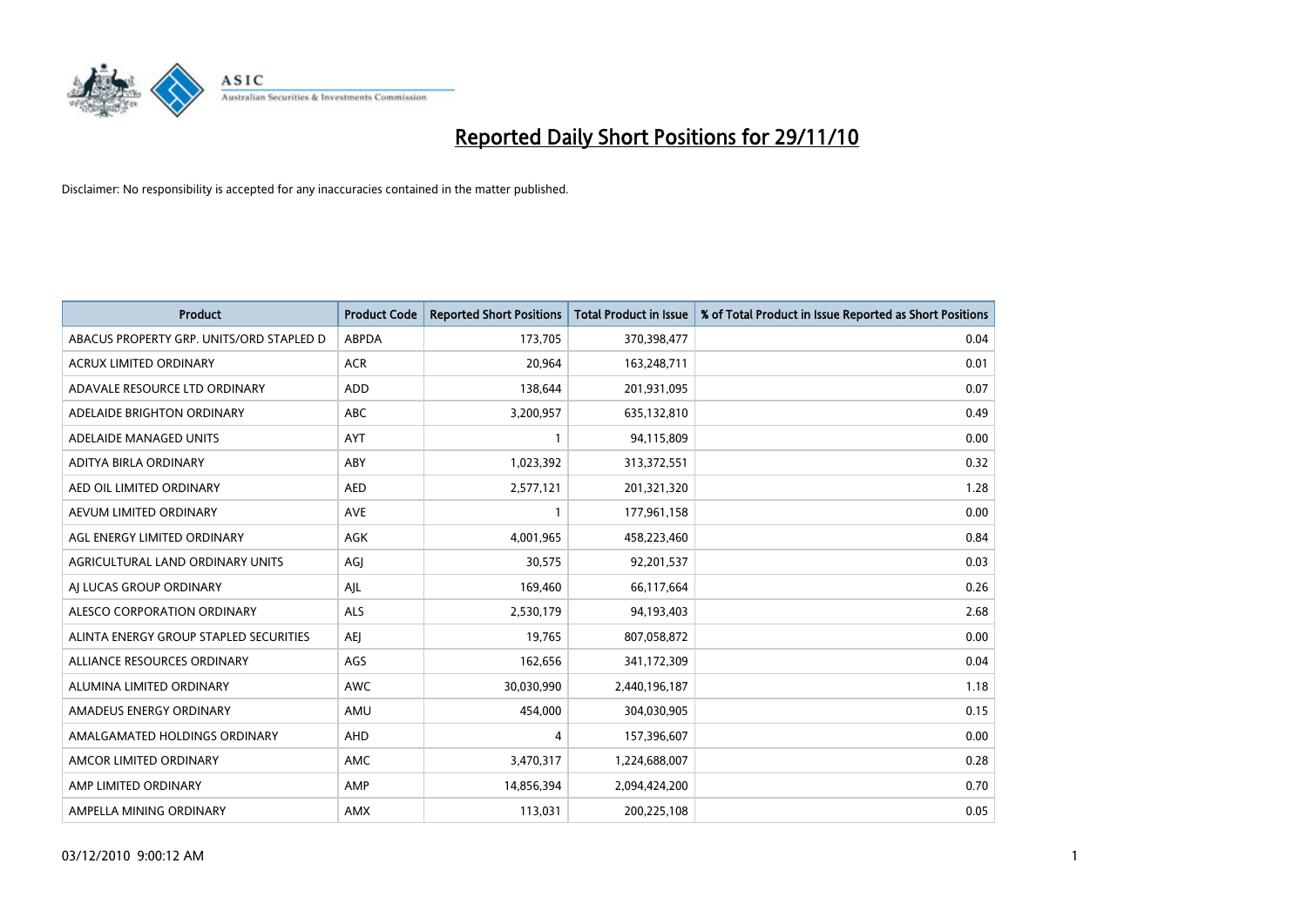

| <b>Product</b>                          | <b>Product Code</b> | <b>Reported Short Positions</b> | Total Product in Issue | % of Total Product in Issue Reported as Short Positions |
|-----------------------------------------|---------------------|---------------------------------|------------------------|---------------------------------------------------------|
| ANDEAN RESOURCES LTD ORDINARY           | <b>AND</b>          | 916,295                         | 549,122,588            | 0.15                                                    |
| ANSELL LIMITED ORDINARY                 | <b>ANN</b>          | 1,750,335                       | 132,986,402            | 1.33                                                    |
| ANTARES ENERGY LTD ORDINARY             | <b>AZZ</b>          | 118,654                         | 299,333,110            | 0.04                                                    |
| ANZ BANKING GRP LTD ORDINARY            | ANZ                 | 5,970,855                       | 2,561,358,456          | 0.22                                                    |
| APA GROUP STAPLED SECURITIES            | <b>APA</b>          | 4,862,038                       | 551,689,118            | 0.88                                                    |
| APEX MINERALS NL ORDINARY               | <b>AXM</b>          | 885,146                         | 3,567,819,915          | 0.02                                                    |
| APN EUROPEAN RETAIL UNITS STAPLED SEC.  | <b>AEZ</b>          | 11,832                          | 544,910,660            | 0.00                                                    |
| APN NEWS & MEDIA ORDINARY               | <b>APN</b>          | 12,557,455                      | 606,084,019            | 2.07                                                    |
| APOLLO GAS LIMITED ORDINARY             | <b>AZO</b>          | 374,650                         | 90,400,136             | 0.41                                                    |
| AOUARIUS PLATINUM, ORDINARY             | <b>AOP</b>          | 4,518,881                       | 463,241,295            | 0.97                                                    |
| AQUILA RESOURCES ORDINARY               | <b>AQA</b>          | 1,426,910                       | 322,862,186            | 0.44                                                    |
| ARAFURA RESOURCE LTD ORDINARY           | ARU                 | 4,876,429                       | 334,995,342            | 1.44                                                    |
| ARB CORPORATION ORDINARY                | <b>ARP</b>          | 7.100                           | 72,481,302             | 0.01                                                    |
| ARDENT LEISURE GROUP STAPLED SECURITIES | AAD                 | 1,675,990                       | 312,836,274            | 0.53                                                    |
| ARISTOCRAT LEISURE ORDINARY             | ALL                 | 28,369,082                      | 533,983,910            | 5.32                                                    |
| ASCIANO LIMITED ORDINARY                | <b>AIO</b>          | 10,819,487                      | 2,926,103,883          | 0.38                                                    |
| ASG GROUP LIMITED ORDINARY              | <b>ASZ</b>          | 1,254,409                       | 156,064,384            | 0.80                                                    |
| ASPEN GROUP ORD/UNITS STAPLED           | <b>APZ</b>          | 1,156,701                       | 588,269,075            | 0.18                                                    |
| <b>ASTON RES LTD ORDINARY</b>           | <b>AZT</b>          | 7.087                           | 204,527,604            | 0.00                                                    |
| ASTRO JAP PROP GROUP STAPLED SECURITIES | AJA                 | 872,507                         | 508,212,161            | 0.17                                                    |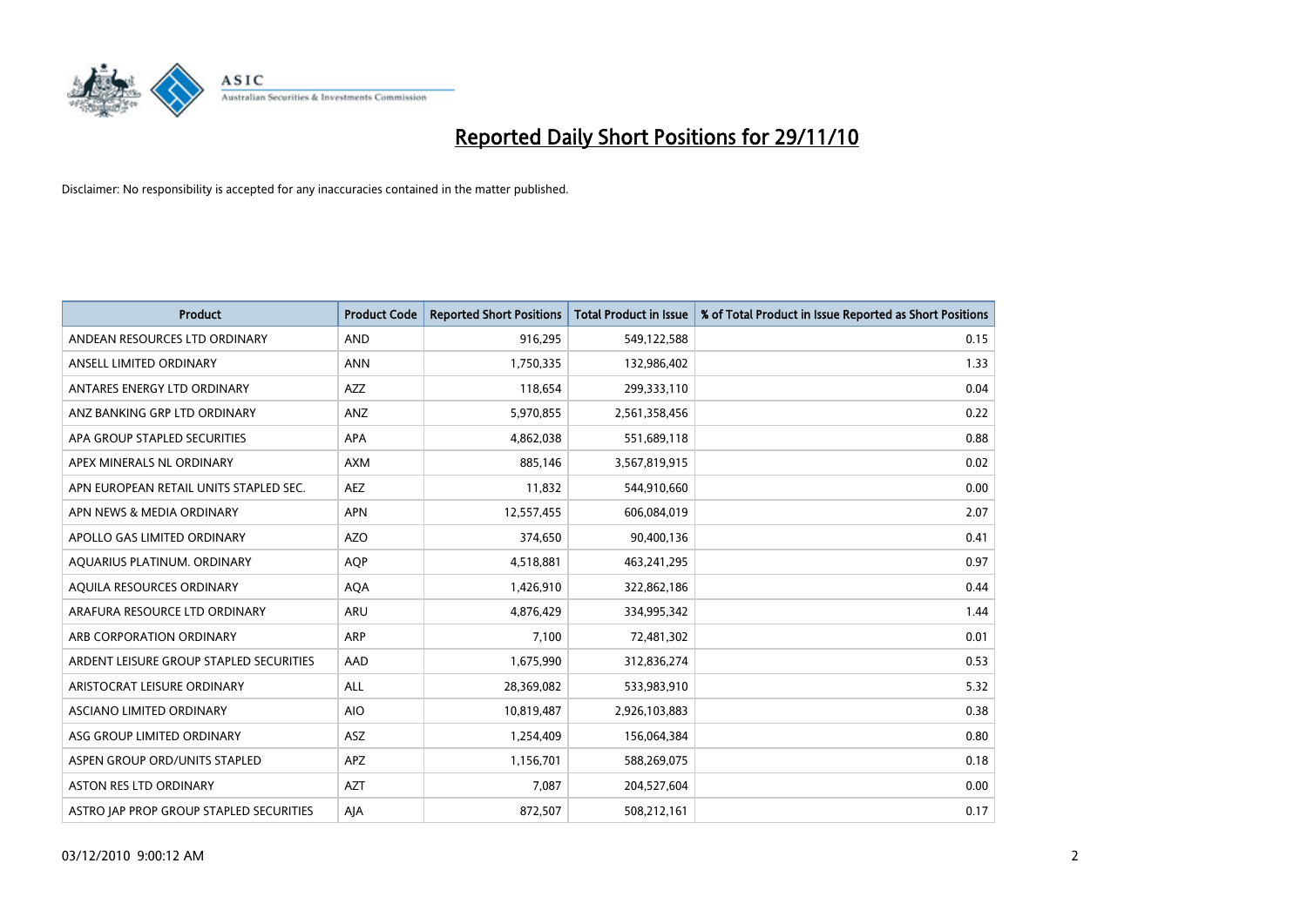

| <b>Product</b>                       | <b>Product Code</b> | <b>Reported Short Positions</b> | <b>Total Product in Issue</b> | % of Total Product in Issue Reported as Short Positions |
|--------------------------------------|---------------------|---------------------------------|-------------------------------|---------------------------------------------------------|
| ASX LIMITED ORDINARY                 | <b>ASX</b>          | 1,276,122                       | 175,136,729                   | 0.74                                                    |
| ATLANTIC LIMITED ORDINARY            | ATI                 | 152,812                         | 107,914,290                   | 0.14                                                    |
| ATLAS IRON LIMITED ORDINARY          | <b>AGO</b>          | 5,829,065                       | 546,807,119                   | 1.06                                                    |
| AUCKLAND INTERNATION ORDINARY        | AIA                 | 410,615                         | 1,317,998,787                 | 0.03                                                    |
| <b>AURORA OIL &amp; GAS ORDINARY</b> | <b>AUT</b>          | 178,899                         | 334,365,342                   | 0.05                                                    |
| AUSDRILL LIMITED ORDINARY            | ASL                 | 101,159                         | 262,467,242                   | 0.03                                                    |
| AUSENCO LIMITED ORDINARY             | <b>AAX</b>          | 5,054,197                       | 122,427,576                   | 4.10                                                    |
| <b>AUSTAL LIMITED ORDINARY</b>       | ASB                 | 168,026                         | 188,069,638                   | 0.08                                                    |
| AUSTAR UNITED ORDINARY               | <b>AUN</b>          | 15,360,804                      | 1,271,357,418                 | 1.21                                                    |
| <b>AUSTBROKERS HOLDINGS ORDINARY</b> | <b>AUB</b>          | $\overline{2}$                  | 54,339,433                    | 0.00                                                    |
| AUSTIN ENGINEERING ORDINARY          | <b>ANG</b>          | 2,577                           | 71,364,403                    | 0.00                                                    |
| <b>AUSTRALAND ASSETS ASSETS</b>      | AAZPB               | 1,168                           | 2,750,000                     | 0.04                                                    |
| AUSTRALAND PROPERTY STAPLED SECURITY | <b>ALZ</b>          | 223,221                         | 576,837,197                   | 0.03                                                    |
| AUSTRALIAN AGRICULT, ORDINARY        | AAC                 | 1,795,587                       | 264,264,459                   | 0.66                                                    |
| <b>AUSTRALIAN EDUCATION UNITS</b>    | <b>AEU</b>          | 625,000                         | 134,973,383                   | 0.46                                                    |
| AUSTRALIAN INFRASTR. UNITS/ORDINARY  | <b>AIX</b>          | 219,252                         | 620,733,944                   | 0.02                                                    |
| AUSTRALIAN PHARM, ORDINARY           | API                 | 1,027,161                       | 488,115,883                   | 0.20                                                    |
| AUTOMOTIVE HOLDINGS ORDINARY         | AHE                 | 23,700                          | 225,731,300                   | 0.01                                                    |
| AVEXA LIMITED ORDINARY               | <b>AVX</b>          | 761,791                         | 847,688,779                   | 0.09                                                    |
| AVOCA RESOURCES ORDINARY             | <b>AVO</b>          | 164,510                         | 302,379,660                   | 0.05                                                    |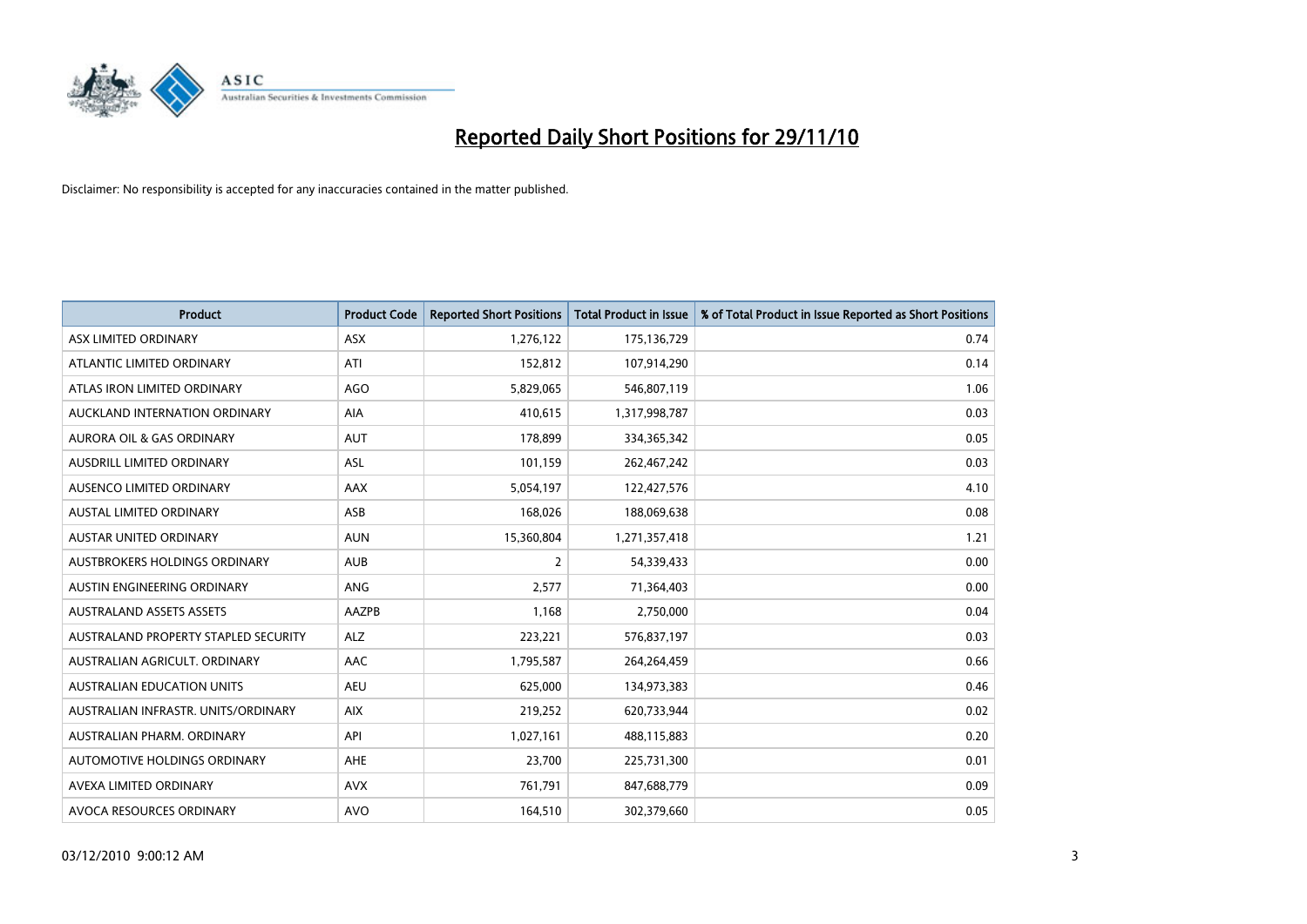

| <b>Product</b>                       | <b>Product Code</b> | <b>Reported Short Positions</b> | Total Product in Issue | % of Total Product in Issue Reported as Short Positions |
|--------------------------------------|---------------------|---------------------------------|------------------------|---------------------------------------------------------|
| AWB LIMITED ORDINARY                 | AWB                 | 4,620,236                       | 824,281,667            | 0.56                                                    |
| AWE LIMITED ORDINARY                 | <b>AWE</b>          | 5,645,357                       | 521,871,941            | 1.09                                                    |
| AXA ASIA PACIFIC ORDINARY            | <b>AXA</b>          | 1,698,247                       | 2,067,095,545          | 0.07                                                    |
| AZUMAH RESOURCES ORDINARY            | <b>AZM</b>          | 2,272                           | 221,946,055            | 0.00                                                    |
| BANK OF QUEENSLAND. ORDINARY         | <b>BOQ</b>          | 1,749,339                       | 220,044,823            | 0.78                                                    |
| <b>BANNERMAN RESOURCES ORDINARY</b>  | <b>BMN</b>          | 118,127                         | 201,710,934            | 0.07                                                    |
| <b>BASS STRAIT OIL CO ORDINARY</b>   | <b>BAS</b>          | 1,482                           | 291,030,250            | 0.00                                                    |
| BATHURST RESOURCES ORDINARY          | <b>BTU</b>          | 3,220,453                       | 605,938,372            | 0.53                                                    |
| BAUXITE RESOURCE LTD ORDINARY        | <b>BAU</b>          | 35,697                          | 234,379,896            | 0.02                                                    |
| <b>BC IRON LIMITED ORDINARY</b>      | <b>BCI</b>          | 21,500                          | 88,561,000             | 0.02                                                    |
| BEACH ENERGY LIMITED ORDINARY        | <b>BPT</b>          | 3,440,012                       | 1,098,548,140          | 0.30                                                    |
| BENDIGO AND ADELAIDE ORDINARY        | <b>BEN</b>          | 3,726,544                       | 357,572,785            | 1.03                                                    |
| BERKELEY RESOURCES ORDINARY          | <b>BKY</b>          | 244,970                         | 141,643,687            | 0.17                                                    |
| <b>BHP BILLITON LIMITED ORDINARY</b> | <b>BHP</b>          | 21,019,563                      | 3,356,081,497          | 0.60                                                    |
| <b>BILLABONG ORDINARY</b>            | <b>BBG</b>          | 8,674,011                       | 253,613,826            | 3.40                                                    |
| <b>BIOTA HOLDINGS ORDINARY</b>       | <b>BTA</b>          | 1,689,646                       | 180,691,377            | 0.94                                                    |
| <b>BISALLOY STEEL ORDINARY</b>       | <b>BIS</b>          | 84,480                          | 216,455,965            | 0.04                                                    |
| <b>BKI INVESTMENT LTD ORDINARY</b>   | <b>BKI</b>          | 508                             | 420,919,092            | 0.00                                                    |
| <b>BLACKTHORN RESOURCES ORDINARY</b> | <b>BTR</b>          | 35,848                          | 106,885,300            | 0.03                                                    |
| <b>BLUESCOPE STEEL LTD ORDINARY</b>  | <b>BSL</b>          | 13,382,635                      | 1,842,207,385          | 0.73                                                    |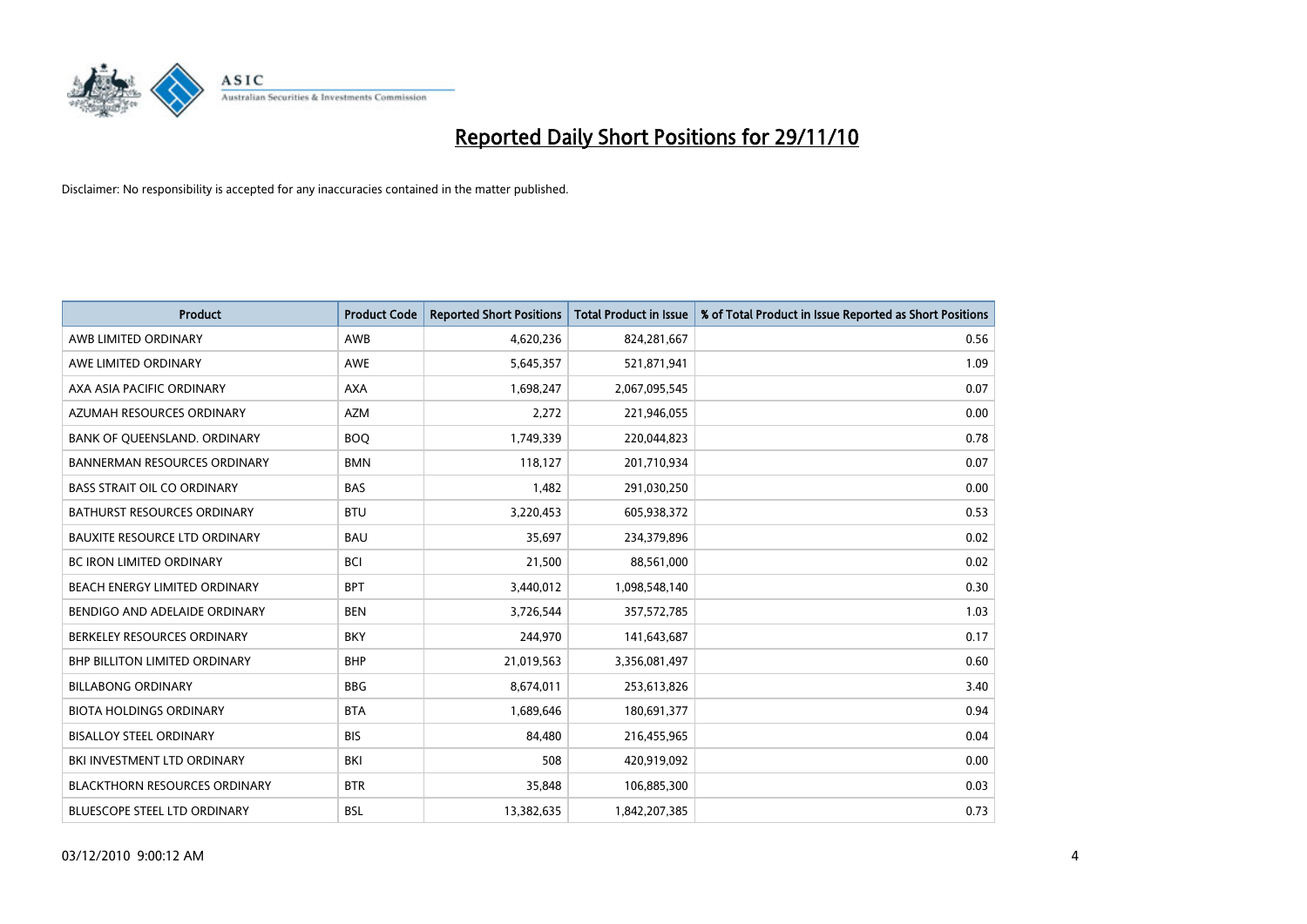

| <b>Product</b>                           | <b>Product Code</b> | <b>Reported Short Positions</b> | <b>Total Product in Issue</b> | % of Total Product in Issue Reported as Short Positions |
|------------------------------------------|---------------------|---------------------------------|-------------------------------|---------------------------------------------------------|
| <b>BOART LONGYEAR ORDINARY</b>           | <b>BLY</b>          | 3,720,077                       | 461,163,412                   | 0.80                                                    |
| <b>BOOM LOGISTICS ORDINARY</b>           | <b>BOL</b>          | 337,999                         | 461,500,712                   | 0.07                                                    |
| <b>BORAL LIMITED, ORDINARY</b>           | <b>BLD</b>          | 20,689,115                      | 724,369,392                   | 2.86                                                    |
| BOTSWANA METALS LTD ORDINARY             | <b>BML</b>          | 7,000                           | 106,087,760                   | 0.01                                                    |
| <b>BOW ENERGY LIMITED ORDINARY</b>       | <b>BOW</b>          | 579,392                         | 322,927,187                   | 0.17                                                    |
| <b>BRADKEN LIMITED ORDINARY</b>          | <b>BKN</b>          | 461,887                         | 139,639,929                   | 0.32                                                    |
| <b>BRAMBLES LIMITED ORDINARY</b>         | <b>BXB</b>          | 10,046,950                      | 1,434,447,104                 | 0.67                                                    |
| <b>BREVILLE GROUP LTD ORDINARY</b>       | <b>BRG</b>          | 2,740                           | 129,615,322                   | 0.00                                                    |
| <b>BRICKWORKS LIMITED ORDINARY</b>       | <b>BKW</b>          | 24,973                          | 147,567,333                   | 0.01                                                    |
| <b>BROCKMAN RESOURCES ORDINARY</b>       | <b>BRM</b>          | 168,518                         | 142,963,151                   | 0.12                                                    |
| BT INVESTMENT MNGMNT ORDINARY            | <b>BTT</b>          | 1,980                           | 160,000,000                   | 0.00                                                    |
| <b>BUNNINGS WAREHOUSE ORDINARY UNITS</b> | <b>BWP</b>          | 464,793                         | 427,042,646                   | 0.10                                                    |
| <b>BUREY GOLD LIMITED ORDINARY</b>       | <b>BYR</b>          | 80.066                          | 238,685,017                   | 0.03                                                    |
| <b>BURU ENERGY ORDINARY</b>              | <b>BRU</b>          | 171,612                         | 182,780,549                   | 0.09                                                    |
| CABCHARGE AUSTRALIA ORDINARY             | CAB                 | 1,113,927                       | 120,437,014                   | 0.91                                                    |
| CALTEX AUSTRALIA ORDINARY                | <b>CTX</b>          | 6,345,849                       | 270,000,000                   | 2.32                                                    |
| <b>CAMPBELL BROTHERS ORDINARY</b>        | CPB                 | 87,823                          | 66,959,593                    | 0.14                                                    |
| CAPE LAMBERT RES LTD ORDINARY            | <b>CFE</b>          | 2,147,849                       | 593,166,467                   | 0.36                                                    |
| <b>CARBON ENERGY ORDINARY</b>            | <b>CNX</b>          | 446,729                         | 609,747,650                   | 0.07                                                    |
| <b>CARDNO LIMITED ORDINARY</b>           | CDD                 | 18,295                          | 105,797,439                   | 0.02                                                    |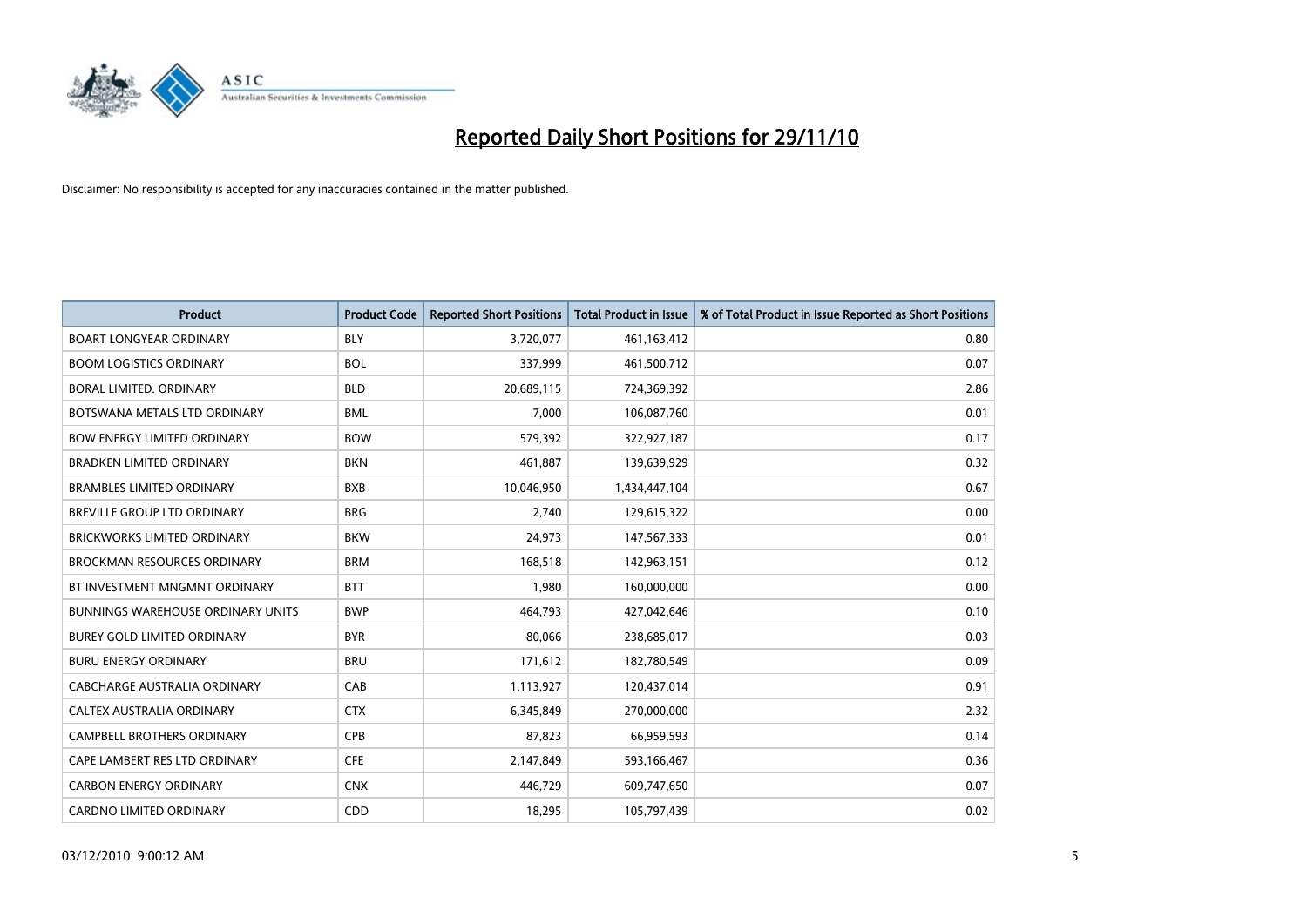

| <b>Product</b>                                | <b>Product Code</b> | <b>Reported Short Positions</b> | <b>Total Product in Issue</b> | % of Total Product in Issue Reported as Short Positions |
|-----------------------------------------------|---------------------|---------------------------------|-------------------------------|---------------------------------------------------------|
| CARNARVON PETROLEUM ORDINARY                  | <b>CVN</b>          | 921,012                         | 686,759,634                   | 0.13                                                    |
| CARNEGIE WAVE ENERGY ORDINARY                 | <b>CWE</b>          | 83,000                          | 565,237,627                   | 0.01                                                    |
| <b>CARPATHIAN RESOURCES ORDINARY</b>          | <b>CPN</b>          | 75,000                          | 265,533,501                   | 0.03                                                    |
| CARPENTARIA EXP. LTD ORDINARY                 | CAP                 | 10,837                          | 94,171,301                    | 0.01                                                    |
| CARSALES.COM LTD ORDINARY                     | <b>CRZ</b>          | 2,275,428                       | 232,750,800                   | 0.98                                                    |
| CASH CONVERTERS ORD/DIV ACCESS                | CCV                 | 149,091                         | 379,761,025                   | 0.03                                                    |
| <b>CASPIAN OIL &amp; GAS ORDINARY</b>         | <b>CIG</b>          | 50,000                          | 1,331,500,513                 | 0.00                                                    |
| CATALPA RESOURCES ORDINARY                    | CAH                 | 119,870                         | 162,776,842                   | 0.07                                                    |
| CEC GROUP LIMITED ORDINARY                    | <b>CEG</b>          | 1,750                           | 79,662,662                    | 0.00                                                    |
| <b>CELLNET GROUP ORDINARY</b>                 | <b>CLT</b>          | 1,342                           | 69,875,723                    | 0.00                                                    |
| CENTENNIAL COAL ORDINARY                      | <b>CEY</b>          | 419,037                         | 395,126,381                   | 0.11                                                    |
| CENTRAL PETROLEUM ORDINARY                    | <b>CTP</b>          | 11,455                          | 982,298,842                   | 0.00                                                    |
| <b>CENTRO PROPERTIES UNITS/ORD STAPLED</b>    | <b>CNP</b>          | 666,117                         | 972,414,514                   | 0.07                                                    |
| <b>CENTRO RETAIL GROUP STAPLED SECURITIES</b> | <b>CER</b>          | 843,910                         | 2,286,399,424                 | 0.03                                                    |
| <b>CERAMIC FUEL CELLS ORDINARY</b>            | CFU                 | 140,326                         | 1,200,679,566                 | 0.01                                                    |
| CFS RETAIL PROPERTY UNITS                     | <b>CFX</b>          | 31,159,978                      | 2,820,392,571                 | 1.11                                                    |
| <b>CHALICE GOLD MINES ORDINARY</b>            | <b>CHN</b>          | 94,500                          | 211,455,886                   | 0.04                                                    |
| CHALLENGER DIV.PRO. STAPLED UNITS             | <b>CDI</b>          | 81,993                          | 913,426,007                   | 0.00                                                    |
| <b>CHALLENGER INFRAST, STAPLED UNITS</b>      | <b>CIF</b>          | 38,725                          | 316,223,785                   | 0.01                                                    |
| <b>CHALLENGER LIMITED ORDINARY</b>            | CGF                 | 7,101,422                       | 502,403,359                   | 1.40                                                    |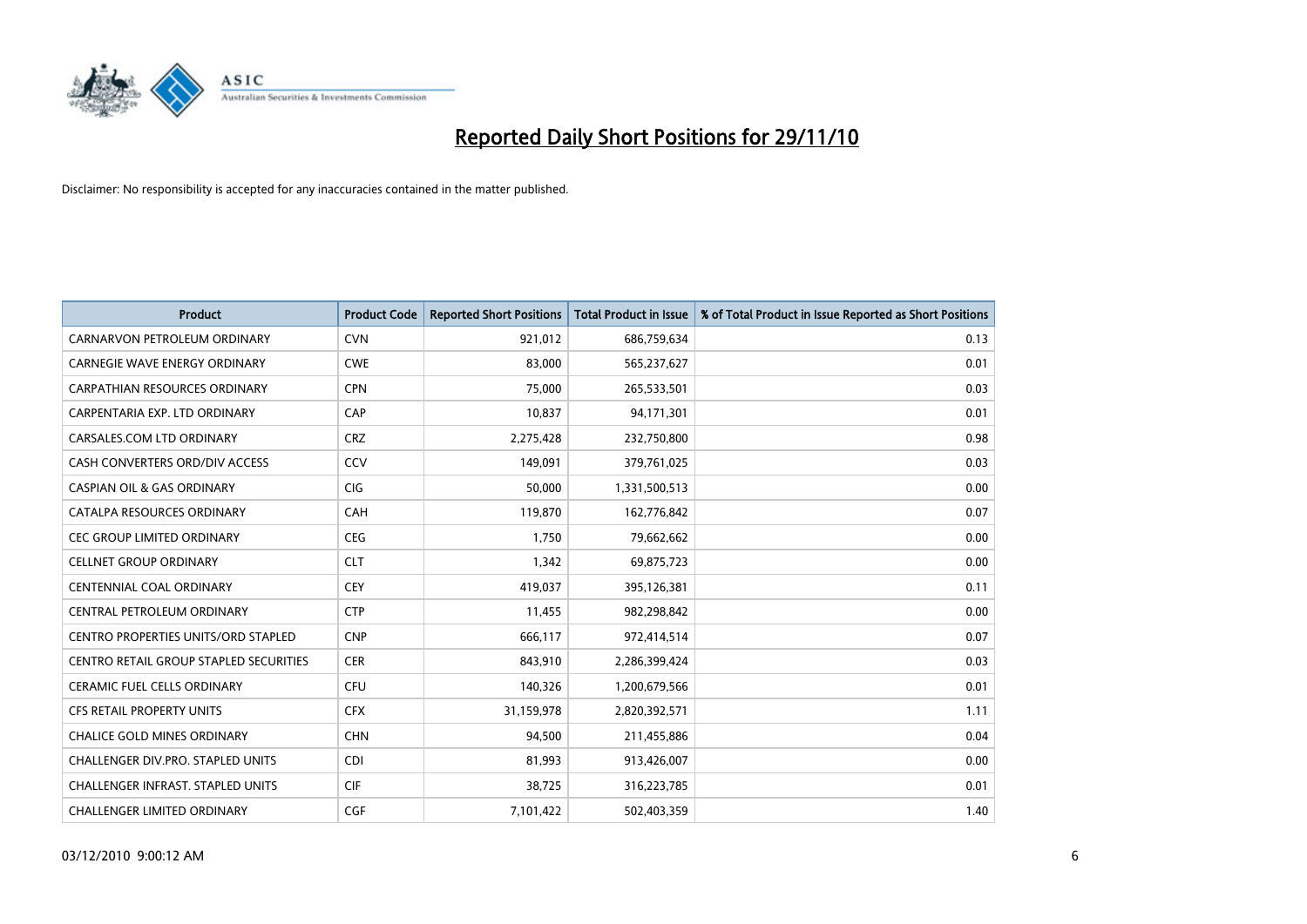

| <b>Product</b>                          | <b>Product Code</b> | <b>Reported Short Positions</b> | <b>Total Product in Issue</b> | % of Total Product in Issue Reported as Short Positions |
|-----------------------------------------|---------------------|---------------------------------|-------------------------------|---------------------------------------------------------|
| <b>CHANDLER MACLEOD LTD ORDINARY</b>    | <b>CMG</b>          | 11,970                          | 422,031,685                   | 0.00                                                    |
| CHARTER HALL GROUP STAPLED US PROHIBIT. | <b>CHC</b>          | 607,457                         | 306,341,814                   | 0.20                                                    |
| <b>CHARTER HALL OFFICE UNIT</b>         | C <sub>O</sub> O    | 861,179                         | 493,319,730                   | 0.17                                                    |
| <b>CHARTER HALL RETAIL UNITS</b>        | <b>CQR</b>          | 135,236                         | 305,810,723                   | 0.03                                                    |
| CHEMGENEX PHARMACEUT ORDINARY           | <b>CXS</b>          | 195,195                         | 283,348,870                   | 0.07                                                    |
| CITADEL RESOURCE GRP ORDINARY           | CGG                 | 1,835,452                       | 2,367,666,467                 | 0.07                                                    |
| CITIGOLD CORP LTD ORDINARY              | <b>CTO</b>          | 2,099,686                       | 964,512,301                   | 0.22                                                    |
| CLINUVEL PHARMACEUT, ORDINARY           | <b>CUV</b>          | 4,127                           | 30,344,956                    | 0.01                                                    |
| <b>CLOUGH LIMITED ORDINARY</b>          | <b>CLO</b>          | 436,966                         | 770,906,269                   | 0.05                                                    |
| <b>COAL &amp; ALLIED ORDINARY</b>       | <b>CNA</b>          | 9,072                           | 86,584,735                    | 0.01                                                    |
| COAL OF AFRICA LTD ORDINARY             | <b>CZA</b>          | 1,147,590                       | 530,514,663                   | 0.21                                                    |
| <b>COALSPUR MINES LTD ORDINARY</b>      | <b>CPL</b>          | 1,606,077                       | 482,857,575                   | 0.33                                                    |
| COCA-COLA AMATIL ORDINARY               | <b>CCL</b>          | 3,757,121                       | 755,998,717                   | 0.47                                                    |
| COCHLEAR LIMITED ORDINARY               | COH                 | 1,063,382                       | 56,666,632                    | 1.87                                                    |
| <b>COCKATOO COAL ORDINARY</b>           | <b>COK</b>          | 1,500,001                       | 970,036,951                   | 0.15                                                    |
| <b>COEUR D'ALENE MINES. CDI 1:1</b>     | <b>CXC</b>          | 1,000                           | 3,255,019                     | 0.03                                                    |
| COFFEY INTERNATIONAL ORDINARY           | <b>COF</b>          | 88,284                          | 130,211,293                   | 0.07                                                    |
| COMMONWEALTH BANK, ORDINARY             | <b>CBA</b>          | 13,668,577                      | 1,548,882,074                 | 0.85                                                    |
| <b>COMMONWEALTH PROP ORDINARY UNITS</b> | <b>CPA</b>          | 16,259,991                      | 2,291,356,439                 | 0.71                                                    |
| <b>COMPASS RESOURCES ORDINARY</b>       | <b>CMR</b>          | 101,480                         | 147,402,920                   | 0.07                                                    |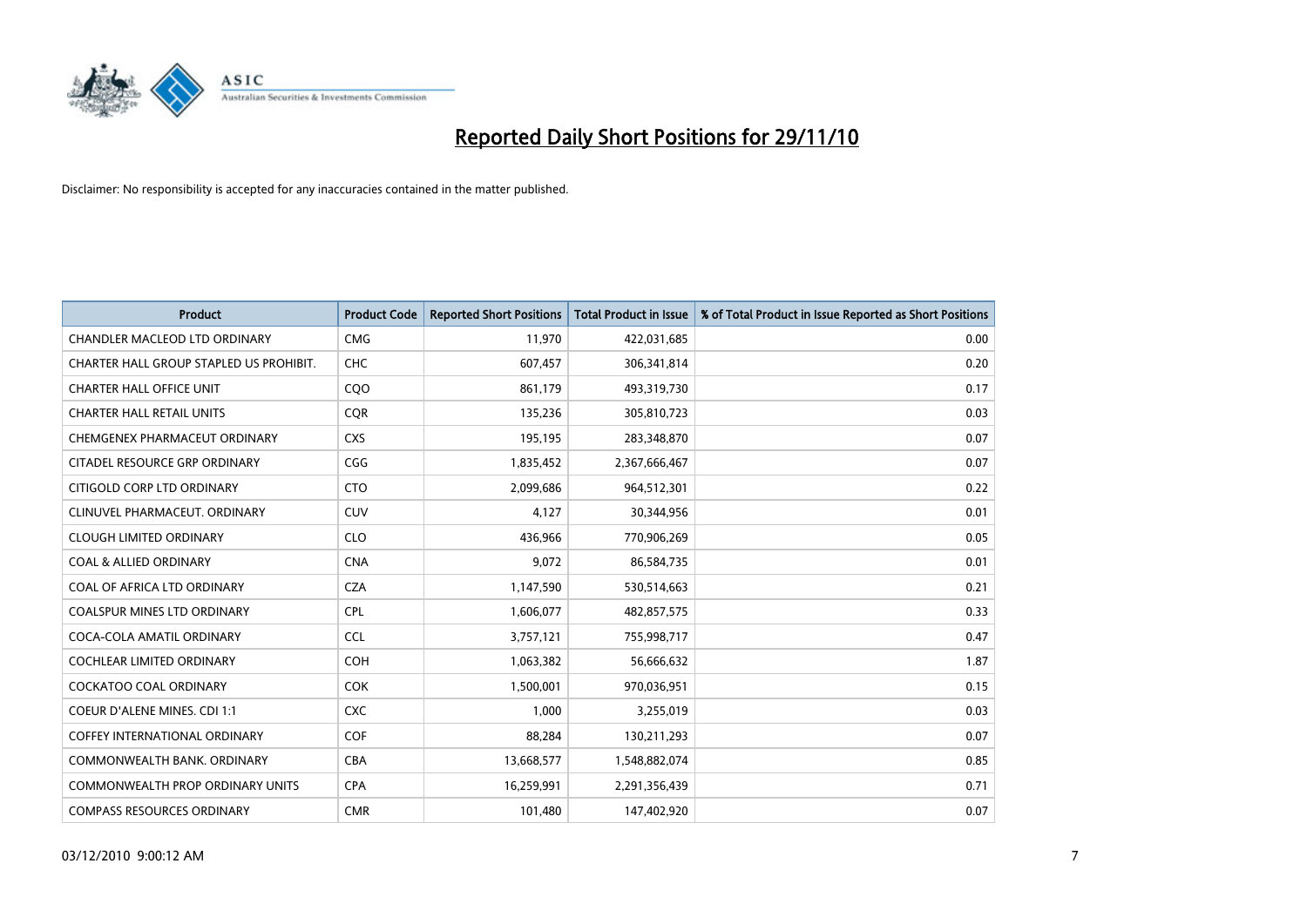

| <b>Product</b>                           | <b>Product Code</b> | <b>Reported Short Positions</b> | <b>Total Product in Issue</b> | % of Total Product in Issue Reported as Short Positions |
|------------------------------------------|---------------------|---------------------------------|-------------------------------|---------------------------------------------------------|
| <b>COMPUTERSHARE LTD ORDINARY</b>        | <b>CPU</b>          | 3,196,382                       | 555,664,059                   | 0.57                                                    |
| <b>CONNECTEAST GROUP STAPLED</b>         | <b>CEU</b>          | 30,038,962                      | 3,940,145,951                 | 0.75                                                    |
| CONQUEST MINING ORDINARY                 | CQT                 |                                 | 558,008,403                   | 0.00                                                    |
| CONSOLIDATED MEDIA. ORDINARY             | <b>CMI</b>          | 3,939,971                       | 561,834,996                   | 0.70                                                    |
| <b>CONTANGO MICROCAP ORDINARY</b>        | <b>CTN</b>          | 7,500                           | 145,708,783                   | 0.01                                                    |
| <b>COOPER ENERGY LTD ORDINARY</b>        | COE                 | 261,631                         | 292,576,001                   | 0.09                                                    |
| <b>COPPER STRIKE LTD ORDINARY</b>        | <b>CSE</b>          | 714                             | 129,455,571                   | 0.00                                                    |
| <b>COUNT FINANCIAL ORDINARY</b>          | COU                 | 13,368                          | 262,212,976                   | 0.01                                                    |
| CRANE GROUP LIMITED ORDINARY             | <b>CRG</b>          | 1,869,737                       | 79,110,667                    | 2.34                                                    |
| <b>CROMWELL GROUP STAPLED SECURITIES</b> | <b>CMW</b>          | 184,561                         | 910,985,951                   | 0.02                                                    |
| <b>CROWN LIMITED ORDINARY</b>            | <b>CWN</b>          | 2,193,098                       | 754,131,800                   | 0.28                                                    |
| <b>CSG LIMITED ORDINARY</b>              | CSV                 | 463,359                         | 244,874,695                   | 0.18                                                    |
| <b>CSL LIMITED ORDINARY</b>              | CSL                 | 9,463,758                       | 547,982,913                   | 1.73                                                    |
| <b>CSR LIMITED ORDINARY</b>              | <b>CSR</b>          | 7,342,251                       | 1,517,909,514                 | 0.49                                                    |
| <b>CUDECO LIMITED ORDINARY</b>           | CDU                 | 1,107,957                       | 145,412,643                   | 0.76                                                    |
| <b>CUSTOMERS LIMITED ORDINARY</b>        | <b>CUS</b>          | 191,264                         | 134,869,357                   | 0.14                                                    |
| DART ENERGY LTD ORDINARY                 | <b>DTE</b>          | 2,104,452                       | 538,188,184                   | 0.39                                                    |
| DAVID JONES LIMITED ORDINARY             | <b>DJS</b>          | 10,937,819                      | 514,034,694                   | 2.14                                                    |
| DECMIL GROUP LIMITED ORDINARY            | <b>DCG</b>          | 17,397                          | 123,804,568                   | 0.01                                                    |
| DEEP YELLOW LIMITED ORDINARY             | <b>DYL</b>          | 15,876                          | 1,125,814,458                 | 0.00                                                    |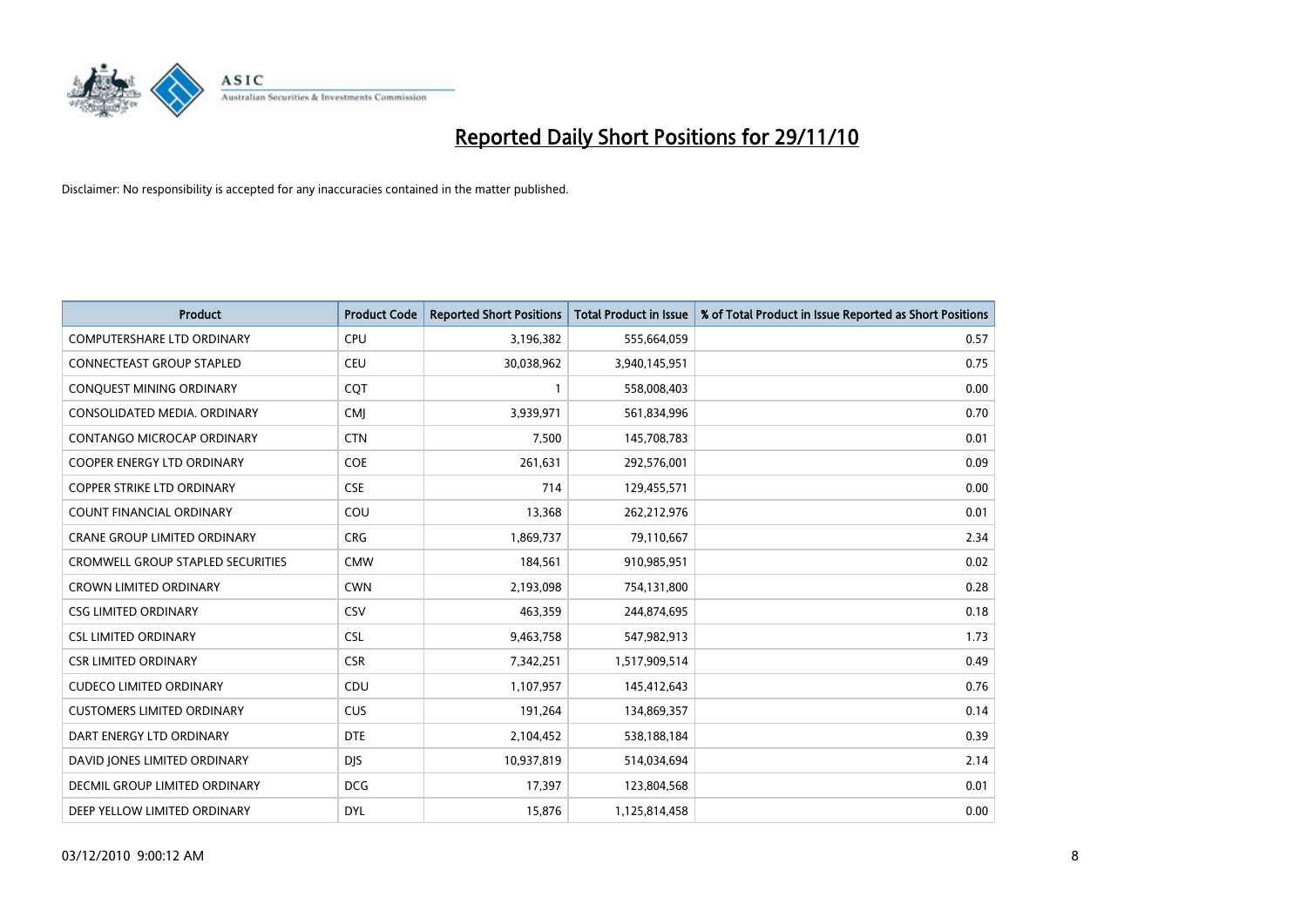

| <b>Product</b>                       | <b>Product Code</b> | <b>Reported Short Positions</b> | <b>Total Product in Issue</b> | % of Total Product in Issue Reported as Short Positions |
|--------------------------------------|---------------------|---------------------------------|-------------------------------|---------------------------------------------------------|
| DEVINE LIMITED ORDINARY              | <b>DVN</b>          | 1,000                           | 634,918,223                   | 0.00                                                    |
| DEXUS PROPERTY GROUP STAPLED UNITS   | <b>DXS</b>          | 11,526,670                      | 4,839,024,176                 | 0.23                                                    |
| DISCOVERY METALS LTD ORDINARY        | <b>DML</b>          | 463,547                         | 347,502,585                   | 0.13                                                    |
| DOMINION MINING ORDINARY             | <b>DOM</b>          | 162,490                         | 103,520,259                   | 0.15                                                    |
| DOMINO PIZZA ENTERPR ORDINARY        | <b>DMP</b>          | 3                               | 68,407,674                    | 0.00                                                    |
| DOWNER EDI LIMITED ORDINARY          | <b>DOW</b>          | 1,757,068                       | 343,178,483                   | 0.50                                                    |
| DUET GROUP STAPLED US PROHIBIT.      | <b>DUE</b>          | 2,308,179                       | 887,304,690                   | 0.25                                                    |
| DULUXGROUP LIMITED ORDINARY          | <b>DLX</b>          | 382,324                         | 366,992,120                   | 0.10                                                    |
| DYESOL LIMITED ORDINARY              | <b>DYE</b>          | 340,000                         | 143,379,333                   | 0.24                                                    |
| <b>EASTERN STAR GAS ORDINARY</b>     | <b>ESG</b>          | 2,310,639                       | 991,567,041                   | 0.21                                                    |
| EDT RETAIL TRUST UNITS               | <b>EDT</b>          | 99,457                          | 4,700,290,868                 | 0.00                                                    |
| <b>ELDERS LIMITED ORDINARY</b>       | <b>ELD</b>          | 16,736,212                      | 448,598,480                   | 3.73                                                    |
| ELDORADO GOLD CORP CDI 1:1           | EAU                 | 24,561                          | 20,934,663                    | 0.10                                                    |
| ELIXIR PETROLEUM LTD ORDINARY        | <b>EXR</b>          | 324,400                         | 188,988,472                   | 0.17                                                    |
| <b>EMECO HOLDINGS ORDINARY</b>       | <b>EHL</b>          | 46,893                          | 631,237,586                   | 0.00                                                    |
| <b>ENERGY RESOURCES ORDINARY 'A'</b> | <b>ERA</b>          | 1,947,655                       | 190,737,934                   | 1.00                                                    |
| <b>ENERGY WORLD CORPOR, ORDINARY</b> | <b>EWC</b>          | 659,561                         | 1,561,166,672                 | 0.03                                                    |
| <b>ENTEK ENERGY LTD ORDINARY</b>     | <b>ETE</b>          | 489,903                         | 287,692,535                   | 0.17                                                    |
| <b>ENTELLECT SOLUTIONS ORDINARY</b>  | <b>ESN</b>          | 464,050                         | 1,740,334,200                 | 0.03                                                    |
| ENVESTRA LIMITED ORDINARY            | <b>ENV</b>          | 1,551,980                       | 1,430,398,609                 | 0.10                                                    |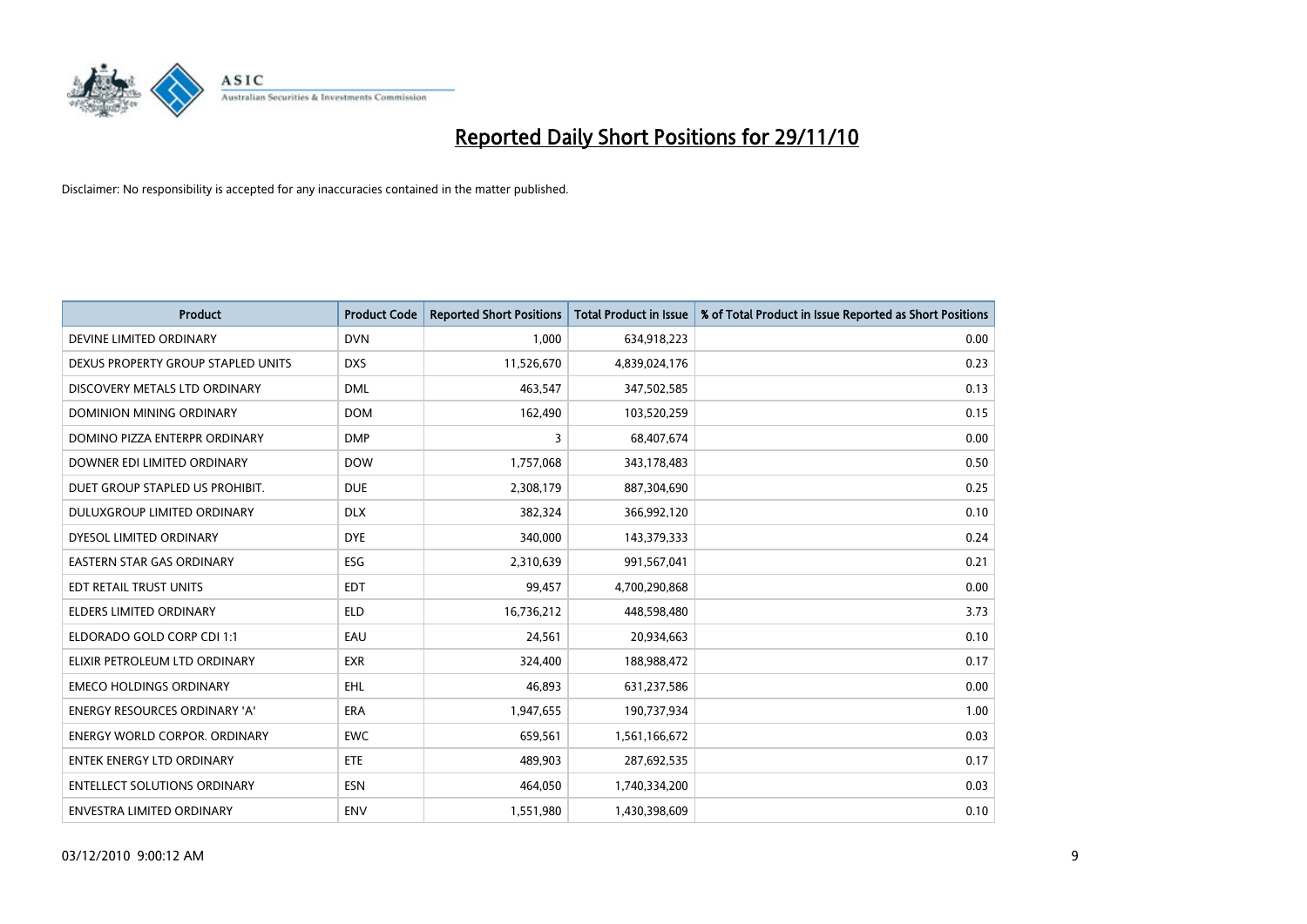

| <b>Product</b>                            | <b>Product Code</b> | <b>Reported Short Positions</b> | Total Product in Issue | % of Total Product in Issue Reported as Short Positions |
|-------------------------------------------|---------------------|---------------------------------|------------------------|---------------------------------------------------------|
| EQUINOX MINERALS LTD CHESS DEPOSITARY INT | EQN                 | 3,285,483                       | 708,378,211            | 0.46                                                    |
| EVEREST FINANCIAL ORDINARY                | <b>EFG</b>          | 4,300                           | 251,442,316            | 0.00                                                    |
| <b>EXTRACT RESOURCES ORDINARY</b>         | <b>EXT</b>          | 680,703                         | 243,302,298            | 0.27                                                    |
| FAIRFAX MEDIA LTD ORDINARY                | <b>FXJ</b>          | 284,458,343                     | 2,351,955,725          | 12.09                                                   |
| <b>FANTASTIC HOLDINGS ORDINARY</b>        | <b>FAN</b>          | 3,000                           | 102,693,495            | 0.00                                                    |
| FERRAUS LIMITED ORDINARY                  | <b>FRS</b>          | 370                             | 205,700,890            | 0.00                                                    |
| FISHER & PAYKEL APP. ORDINARY             | <b>FPA</b>          | 10,181,197                      | 724,235,162            | 1.41                                                    |
| FISHER & PAYKEL H. ORDINARY               | <b>FPH</b>          | 2,194,547                       | 517,444,890            | 0.43                                                    |
| FKP PROPERTY GROUP STAPLED SECURITIES     | <b>FKP</b>          | 3,822,489                       | 1,174,033,185          | 0.32                                                    |
| FLEETWOOD CORP ORDINARY                   | <b>FWD</b>          | 83,940                          | 57,281,484             | 0.14                                                    |
| FLETCHER BUILDING ORDINARY                | <b>FBU</b>          | 344,666                         | 611,250,393            | 0.05                                                    |
| FLEXIGROUP LIMITED ORDINARY               | <b>FXL</b>          | 33,179                          | 275,472,492            | 0.01                                                    |
| FLIGHT CENTRE ORDINARY                    | <b>FLT</b>          | 2,585,725                       | 99,787,921             | 2.59                                                    |
| FLINDERS MINES LTD ORDINARY               | <b>FMS</b>          | 20,948,072                      | 1,820,149,571          | 1.15                                                    |
| <b>FOCUS MINERALS LTD ORDINARY</b>        | <b>FML</b>          | 310,143                         | 2,865,543,210          | 0.01                                                    |
| <b>FORGE GROUP LIMITED ORDINARY</b>       | <b>FGE</b>          |                                 | 82,814,014             | 0.00                                                    |
| FORTE ENERGY NL ORDINARY                  | <b>FTE</b>          | 2,658,986                       | 580,658,031            | 0.46                                                    |
| FORTESCUE METALS GRP ORDINARY             | <b>FMG</b>          | 8,521,859                       | 3,111,805,238          | 0.26                                                    |
| <b>FOSTER'S GROUP ORDINARY</b>            | FGL                 | 4,869,365                       | 1,930,723,313          | 0.26                                                    |
| FTD CORPORATION ORDINARY                  | <b>FTD</b>          | 8,088                           | 100,421,069            | 0.01                                                    |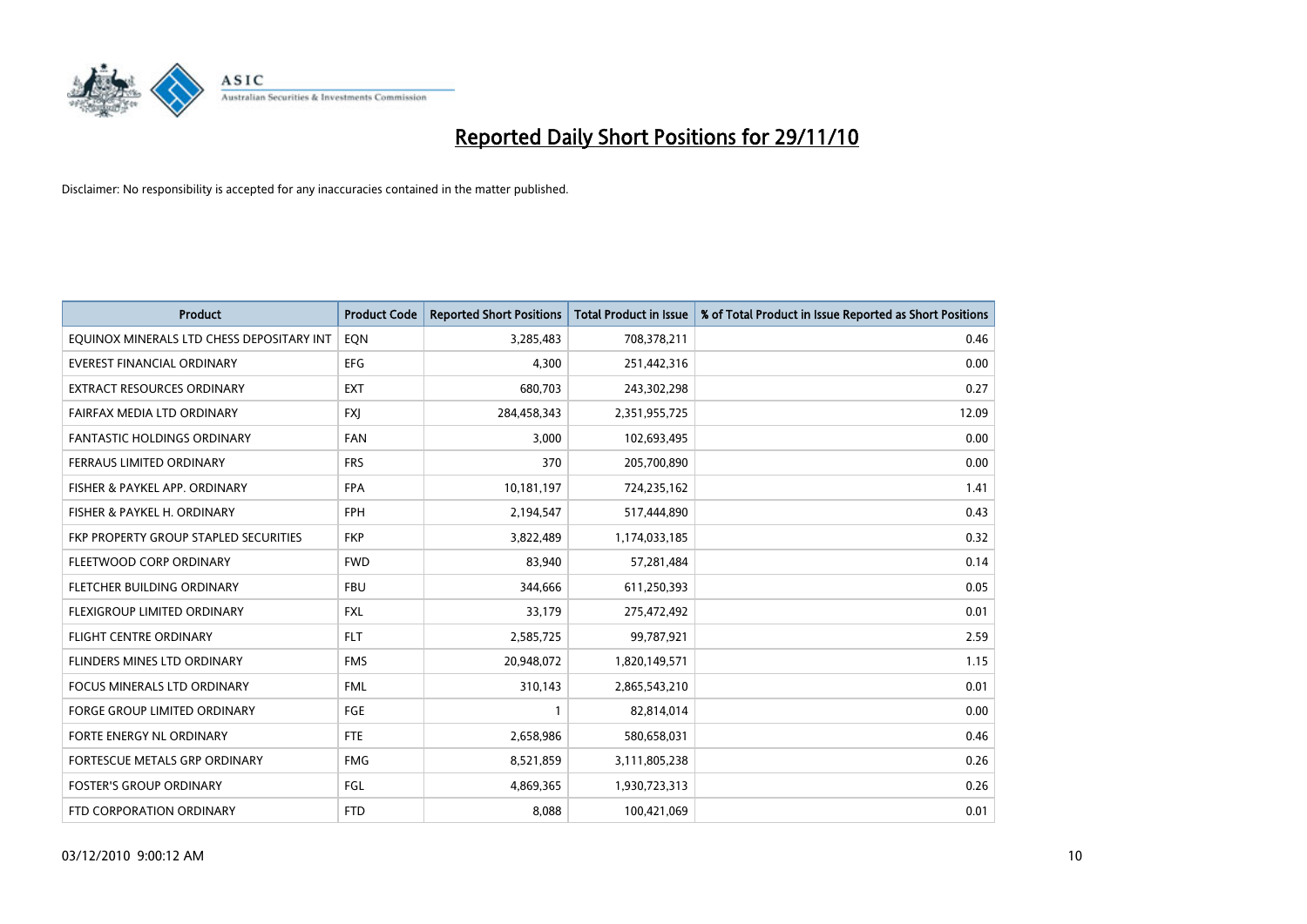

| <b>Product</b>                                   | <b>Product Code</b> | <b>Reported Short Positions</b> | <b>Total Product in Issue</b> | % of Total Product in Issue Reported as Short Positions |
|--------------------------------------------------|---------------------|---------------------------------|-------------------------------|---------------------------------------------------------|
| <b>FUNTASTIC LIMITED ORDINARY</b>                | <b>FUN</b>          | 322,528                         | 340,997,682                   | 0.09                                                    |
| <b>G.U.D. HOLDINGS ORDINARY</b>                  | GUD                 | 193,359                         | 68,426,721                    | 0.27                                                    |
| <b>GALAXY RESOURCES ORDINARY</b>                 | <b>GXY</b>          | 521,194                         | 191,903,358                   | 0.26                                                    |
| <b>GEODYNAMICS LIMITED ORDINARY</b>              | GDY                 | 344,650                         | 292,840,219                   | 0.12                                                    |
| <b>GINDALBIE METALS LTD ORDINARY</b>             | <b>GBG</b>          | 10,066,227                      | 850,108,099                   | 1.18                                                    |
| <b>GIRALIA RESOURCES NL ORDINARY</b>             | <b>GIR</b>          | 294,712                         | 181,160,170                   | 0.16                                                    |
| <b>GLOBAL MINING ORDINARY</b>                    | <b>GMI</b>          | 8.951                           | 191,820,968                   | 0.00                                                    |
| <b>GLOUCESTER COAL ORDINARY</b>                  | GCL                 | 253,053                         | 140,447,062                   | 0.18                                                    |
| <b>GME RESOURCES LTD ORDINARY</b>                | <b>GME</b>          | 800                             | 302,352,750                   | 0.00                                                    |
| <b>GOLDEN GATE PETROL ORDINARY</b>               | GGP                 | 11,538                          | 1,067,159,955                 | 0.00                                                    |
| <b>GOLDEN WEST RESOURCE ORDINARY</b>             | <b>GWR</b>          | 1,617                           | 164,606,127                   | 0.00                                                    |
| <b>GOODMAN FIELDER, ORDINARY</b>                 | <b>GFF</b>          | 12,922,028                      | 1,380,386,438                 | 0.94                                                    |
| <b>GOODMAN GROUP STAPLED US PROHIBIT.</b>        | <b>GMG</b>          | 4,558,031                       | 6,369,751,394                 | 0.06                                                    |
| <b>GPT GROUP STAPLED SEC.</b>                    | GPT                 | 8,817,959                       | 1,855,529,431                 | 0.47                                                    |
| <b>GRAINCORP LIMITED A CLASS ORDINARY</b>        | <b>GNC</b>          | 315,138                         | 198,318,900                   | 0.16                                                    |
| <b>GRANGE RESOURCES. ORDINARY</b>                | GRR                 | 1,497,076                       | 1,152,077,403                 | 0.13                                                    |
| <b>GREENLAND MIN EN LTD ORDINARY</b>             | GGG                 | 144,915                         | 271,271,502                   | 0.05                                                    |
| <b>GRYPHON MINERALS LTD ORDINARY</b>             | GRY                 | 11,452                          | 289,272,058                   | 0.00                                                    |
| <b>GUILDFORD COAL LTD ORDINARY</b>               | <b>GUF</b>          | 25,000                          | 212,083,334                   | 0.01                                                    |
| <b>GUINNESS PEAT GROUP. CHESS DEPOSITARY INT</b> | GPG                 | 55                              | 304,490,416                   | 0.00                                                    |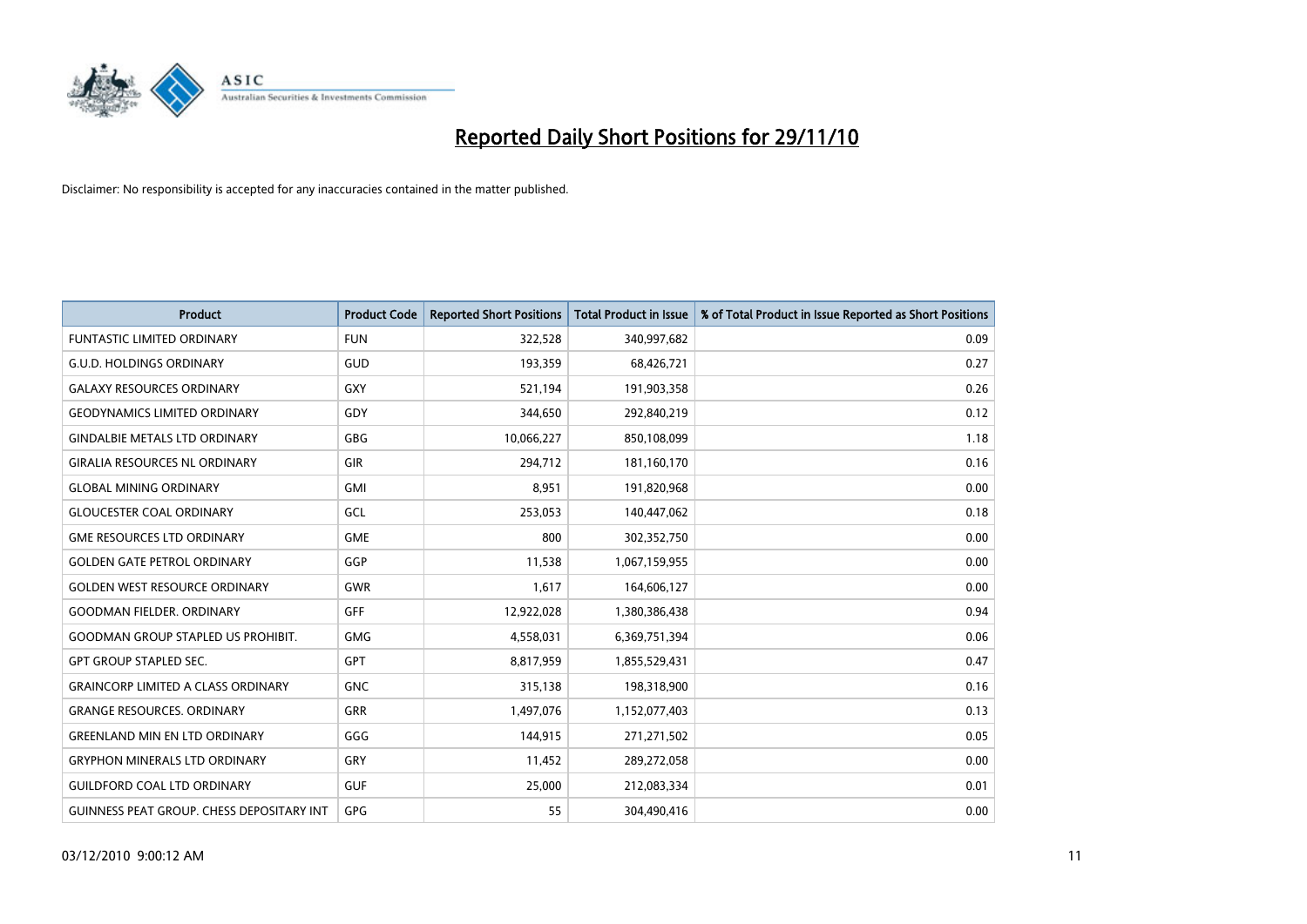

| <b>Product</b>                        | <b>Product Code</b> | <b>Reported Short Positions</b> | <b>Total Product in Issue</b> | % of Total Product in Issue Reported as Short Positions |
|---------------------------------------|---------------------|---------------------------------|-------------------------------|---------------------------------------------------------|
| <b>GUNNS LIMITED ORDINARY</b>         | <b>GNS</b>          | 14,088,018                      | 806,734,892                   | 1.73                                                    |
| <b>GWA GROUP LTD ORDINARY</b>         | <b>GWA</b>          | 2,848,585                       | 301,102,514                   | 0.94                                                    |
| <b>HARVEY NORMAN ORDINARY</b>         | <b>HVN</b>          | 30,667,627                      | 1,062,316,784                 | 2.88                                                    |
| HASTIE GROUP LIMITED ORDINARY         | <b>HST</b>          | 567,502                         | 239,716,924                   | 0.24                                                    |
| HASTINGS DIVERSIFIED STAPLED SECURITY | <b>HDF</b>          | 451,530                         | 518,300,758                   | 0.07                                                    |
| <b>HEARTWARE INT INC CDI 35:1</b>     | <b>HIN</b>          | 272,008                         | 66,059,280                    | 0.41                                                    |
| <b>HENDERSON GROUP CDI 1:1</b>        | <b>HGG</b>          | 5,627,268                       | 560,588,825                   | 0.99                                                    |
| HFA HOLDINGS LIMITED ORDINARY         | <b>HFA</b>          | 1,841,763                       | 469,330,170                   | 0.38                                                    |
| HIGHLANDS PACIFIC ORDINARY            | <b>HIG</b>          | 2,382,805                       | 685,407,148                   | 0.35                                                    |
| HILLGROVE RES LTD ORDINARY            | <b>HGO</b>          | 3,263,425                       | 540,803,911                   | 0.61                                                    |
| HILLS HOLDINGS LTD ORDINARY           | <b>HIL</b>          | 143,224                         | 248,676,841                   | 0.05                                                    |
| HORIZON OIL LIMITED ORDINARY          | <b>HZN</b>          | 3,323,361                       | 1,130,311,515                 | 0.30                                                    |
| HUNNU COAL LIMITED ORDINARY           | <b>HUN</b>          | 17.300                          | 148,690,002                   | 0.01                                                    |
| <b>ICON ENERGY LIMITED ORDINARY</b>   | <b>ICN</b>          | 67,000                          | 439,801,394                   | 0.02                                                    |
| <b>IINET LIMITED ORDINARY</b>         | <b>IIN</b>          | 1,380,068                       | 151,963,119                   | 0.90                                                    |
| ILUKA RESOURCES ORDINARY              | ILU                 | 4,777,795                       | 418,700,517                   | 1.11                                                    |
| IMF (AUSTRALIA) LTD ORDINARY          | <b>IMF</b>          | 363,831                         | 122,496,819                   | 0.30                                                    |
| IMX RESOURCES LTD ORDINARY            | <b>IXR</b>          | 20,000                          | 262,552,803                   | 0.01                                                    |
| <b>INCITEC PIVOT ORDINARY</b>         | <b>IPL</b>          | 2,196,087                       | 1,628,730,107                 | 0.13                                                    |
| <b>INDAGO RESOURCES LTD ORDINARY</b>  | <b>IDG</b>          | 8.179                           | 78,383,343                    | 0.01                                                    |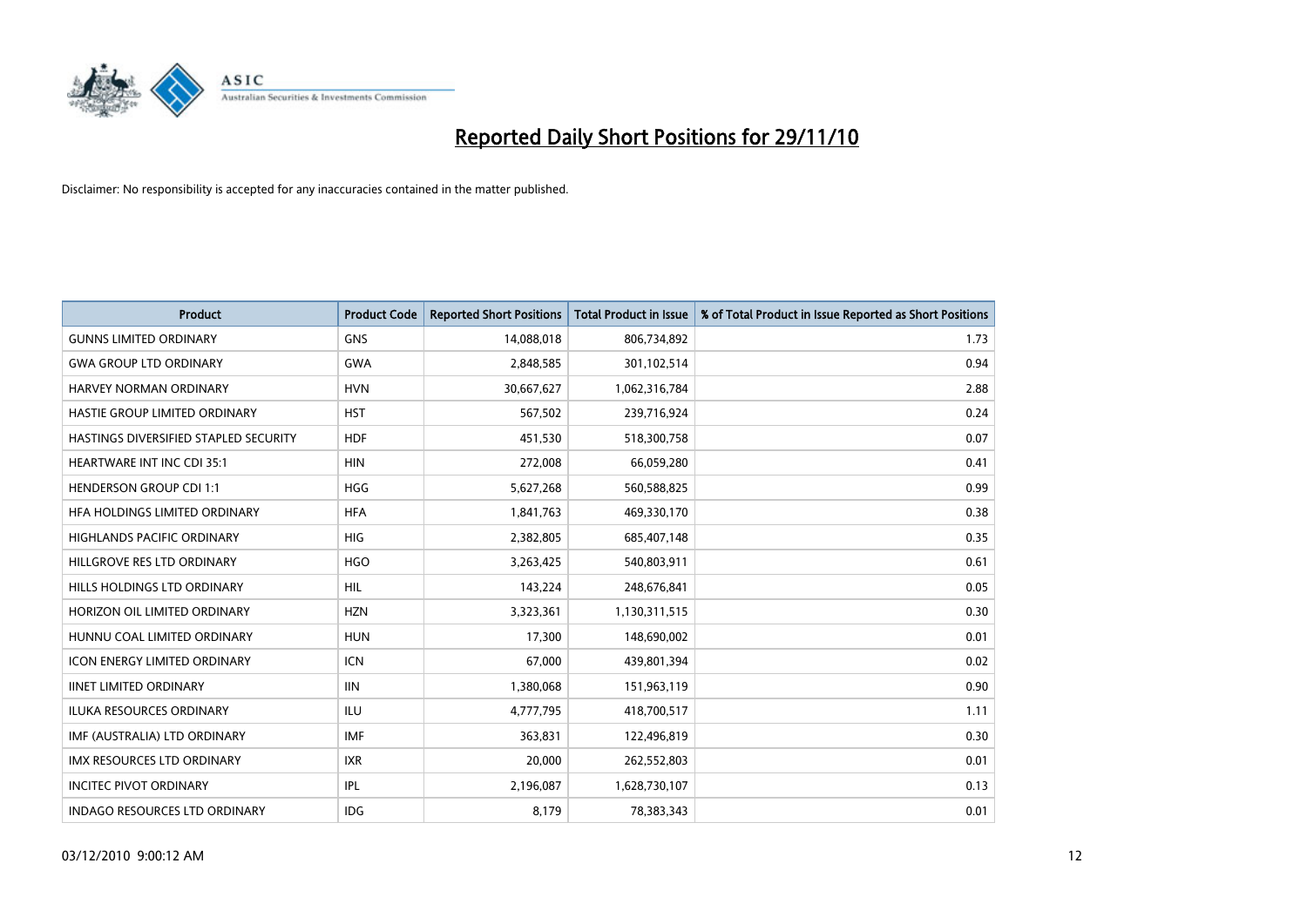

| <b>Product</b>                         | <b>Product Code</b> | <b>Reported Short Positions</b> | Total Product in Issue | % of Total Product in Issue Reported as Short Positions |
|----------------------------------------|---------------------|---------------------------------|------------------------|---------------------------------------------------------|
| <b>INDEPENDENCE GROUP ORDINARY</b>     | <b>IGO</b>          | 518,205                         | 135,600,972            | 0.36                                                    |
| <b>INDOPHIL RESOURCES ORDINARY</b>     | <b>IRN</b>          | 373,505                         | 471,445,763            | 0.08                                                    |
| INDUSTREA LIMITED DEFERRED SETTLEMENT  | <b>IDLDA</b>        | 141,475                         | 363,882,058            | 0.04                                                    |
| INFIGEN ENERGY STAPLED SECURITIES      | <b>IFN</b>          | 5,503,384                       | 761,222,569            | 0.72                                                    |
| ING INDUSTRIAL FUND UNITS              | <b>IIF</b>          | 2,202,855                       | 2,592,249,647          | 0.07                                                    |
| ING OFFICE FUND STAPLED SECURITIES     | <b>IOF</b>          | 4,578,504                       | 2,729,071,212          | 0.18                                                    |
| ING RE COM GROUP STAPLED SECURITIES    | <b>ILF</b>          | 9.075                           | 441,029,194            | 0.00                                                    |
| <b>INSURANCE AUSTRALIA ORDINARY</b>    | <b>IAG</b>          | 5,062,302                       | 2,079,034,021          | 0.24                                                    |
| INTEGRA MINING LTD. ORDINARY           | <b>IGR</b>          | 1,784,514                       | 755,792,394            | 0.22                                                    |
| <b>INTOLL GROUP STAPLED SECURITIES</b> | <b>ITO</b>          | 4,136,251                       | 2,261,732,048          | 0.17                                                    |
| <b>INTREPID MINES ORDINARY</b>         | <b>IAU</b>          | 1,427,614                       | 433,807,670            | 0.32                                                    |
| <b>INVOCARE LIMITED ORDINARY</b>       | <b>IVC</b>          | 945,002                         | 102,421,288            | 0.90                                                    |
| <b>ION LIMITED ORDINARY</b>            | <b>ION</b>          | 164,453                         | 256,365,105            | 0.06                                                    |
| <b>IOOF HOLDINGS LTD ORDINARY</b>      | <b>IFL</b>          | 1,482,897                       | 229,794,395            | 0.64                                                    |
| IRESS MARKET TECH. ORDINARY            | <b>IRE</b>          | 2,122,947                       | 126,018,142            | 1.68                                                    |
| <b>IRON ORE HOLDINGS ORDINARY</b>      | <b>IOH</b>          | 15,139                          | 135,482,449            | 0.01                                                    |
| <b>ISHARES MSCI EAFE CDI 1:1</b>       | <b>IVE</b>          | 75,419                          | 590,400,000            | 0.01                                                    |
| ISHARES S&P 500 CDI 1:1                | <b>IVV</b>          | 2,359                           | 116,350,000            | 0.00                                                    |
| <b>ISOFT GROUP LIMITED ORDINARY</b>    | <b>ISF</b>          | 22,361,285                      | 1,070,595,874          | 2.06                                                    |
| <b>IVANHOE AUSTRALIA ORDINARY</b>      | <b>IVA</b>          | 236.235                         | 418,410,103            | 0.06                                                    |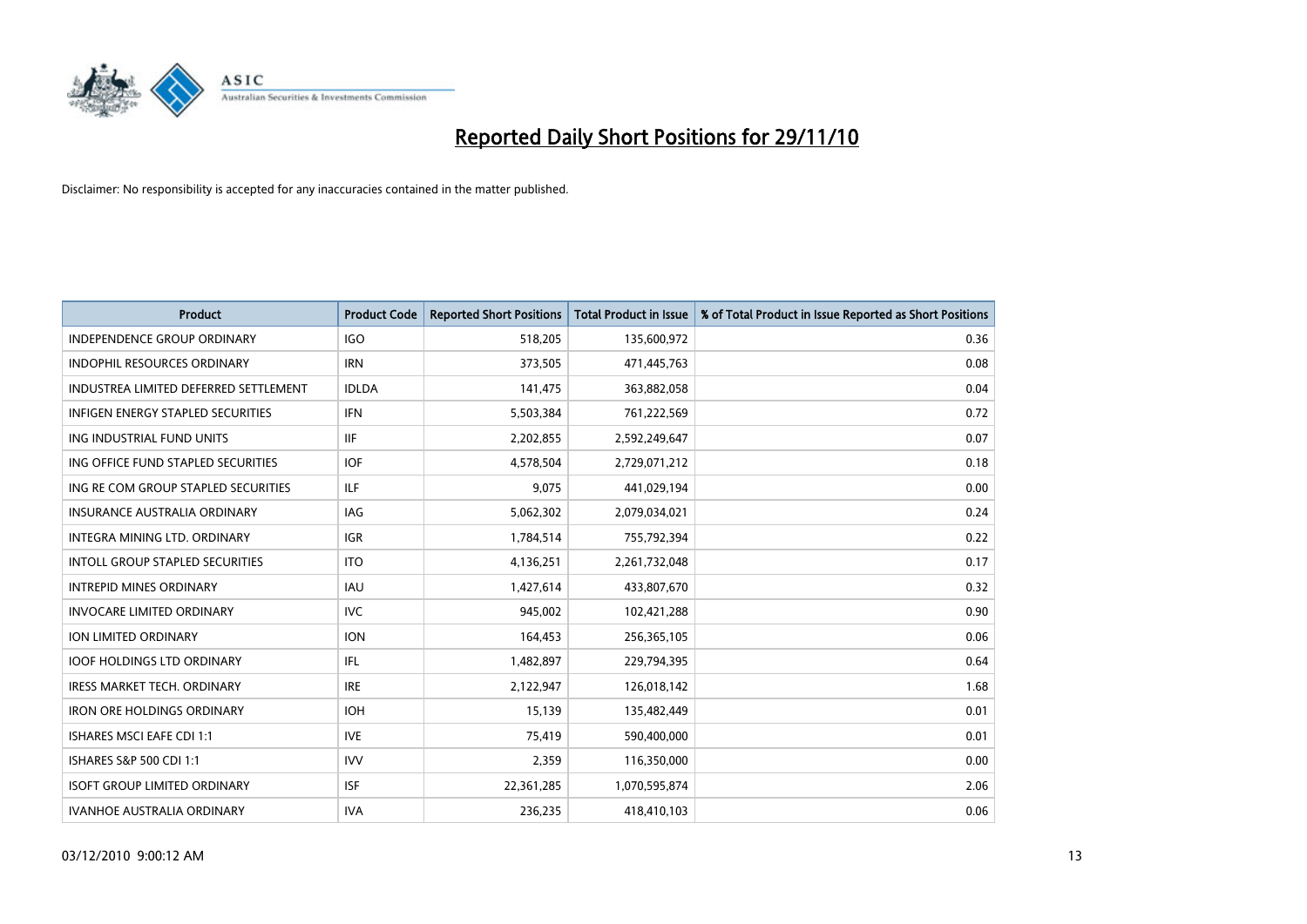

| <b>Product</b>                                  | <b>Product Code</b> | <b>Reported Short Positions</b> | Total Product in Issue | % of Total Product in Issue Reported as Short Positions |
|-------------------------------------------------|---------------------|---------------------------------|------------------------|---------------------------------------------------------|
| <b>JABIRU METALS LTD ORDINARY</b>               | <b>JML</b>          | 21,890                          | 552,619,180            | 0.00                                                    |
| <b>JAMES HARDIE INDUST CHESS DEPOSITARY INT</b> | <b>IHX</b>          | 9,962,906                       | 435,772,324            | 2.27                                                    |
| <b>JAMESON RESOURCES ORDINARY</b>               | JAL                 | 1,600,000                       | 63,885,910             | 2.50                                                    |
| <b>JB HI-FI LIMITED ORDINARY</b>                | <b>IBH</b>          | 9,451,775                       | 109,223,945            | 8.67                                                    |
| <b>KAGARA LTD ORDINARY</b>                      | KZL                 | 3,176,355                       | 707,789,717            | 0.43                                                    |
| KAROON GAS AUSTRALIA ORDINARY                   | <b>KAR</b>          | 135,869                         | 217,295,769            | 0.06                                                    |
| KASBAH RESOURCES ORDINARY                       | <b>KAS</b>          | 273,240                         | 272,315,006            | 0.10                                                    |
| KATHMANDU HOLD LTD ORDINARY                     | <b>KMD</b>          | 293,734                         | 200,000,000            | 0.14                                                    |
| <b>KEYBRIDGE CAPITAL ORDINARY</b>               | <b>KBC</b>          | 5,999                           | 172,070,564            | 0.00                                                    |
| KIMBERLEY METALS LTD ORDINARY                   | <b>KBL</b>          | 2.346                           | 161,356,672            | 0.00                                                    |
| KINGSGATE CONSOLID, ORDINARY                    | <b>KCN</b>          | 1,536,364                       | 101,087,786            | 1.52                                                    |
| LEIGHTON HOLDINGS ORDINARY                      | LEI                 | 4,343,891                       | 300,869,799            | 1.43                                                    |
| LEND LEASE GROUP UNIT/ORD STAPLED               | LLC                 | 1,322,136                       | 565,558,754            | 0.23                                                    |
| LINC ENERGY LTD ORDINARY                        | <b>LNC</b>          | 1,832,393                       | 497,460,572            | 0.36                                                    |
| LIQUEFIED NATURAL ORDINARY                      | <b>LNG</b>          | 6,203                           | 213,339,015            | 0.00                                                    |
| LYNAS CORPORATION ORDINARY                      | <b>LYC</b>          | 37,952,304                      | 1,656,999,093          | 2.27                                                    |
| MAC SERVICES (THE) ORDINARY                     | <b>MSL</b>          | 65,425                          | 165,966,692            | 0.04                                                    |
| MACARTHUR COAL ORDINARY                         | <b>MCC</b>          | 1,162,247                       | 299,476,903            | 0.38                                                    |
| <b>MACMAHON HOLDINGS ORDINARY</b>               | <b>MAH</b>          | 2,680,289                       | 733,711,705            | 0.37                                                    |
| MACO ATLAS ROADS GRP ORDINARY STAPLED           | <b>MOA</b>          | 1,019,468                       | 452,345,907            | 0.21                                                    |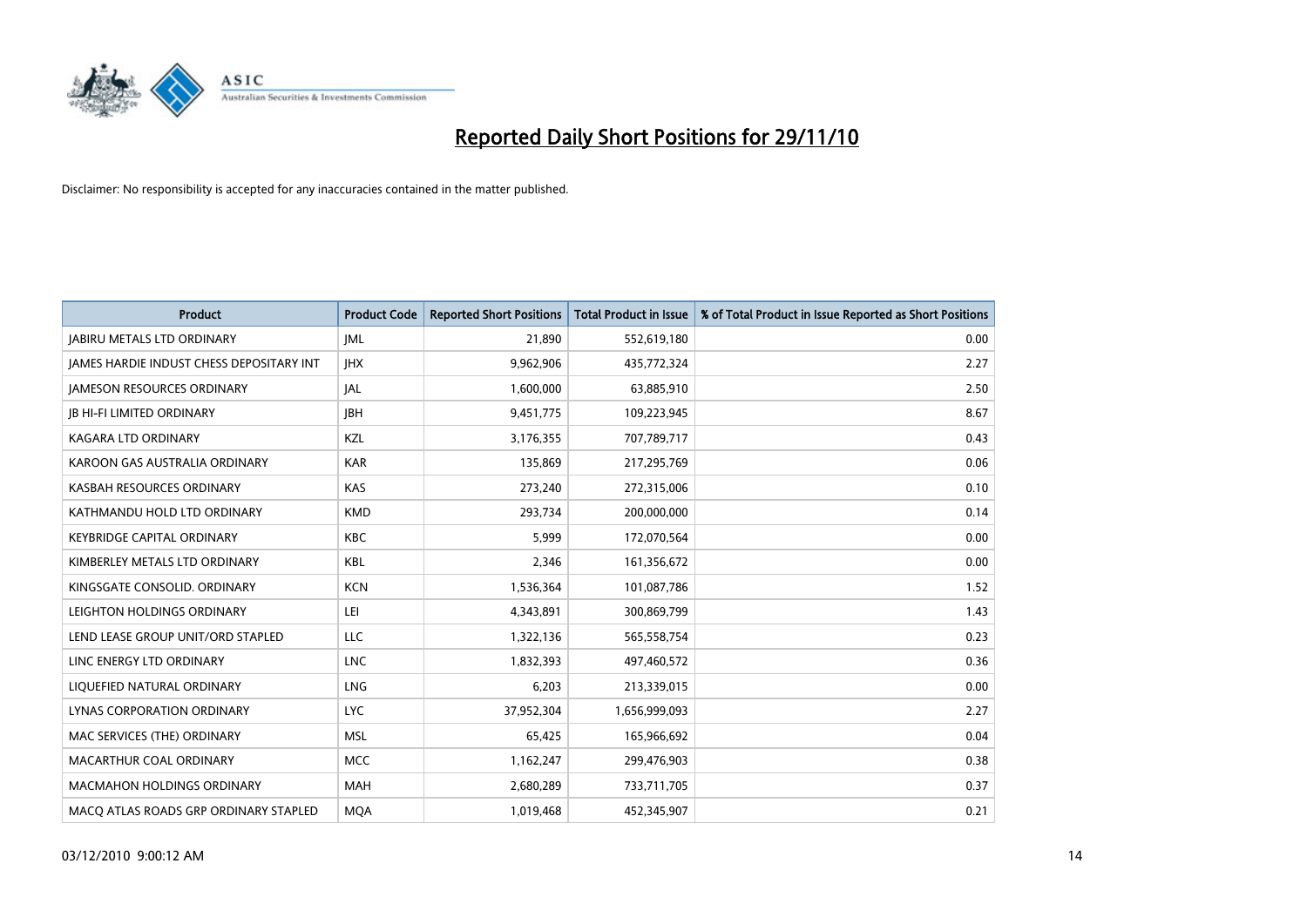

| <b>Product</b>                       | <b>Product Code</b> | <b>Reported Short Positions</b> | <b>Total Product in Issue</b> | % of Total Product in Issue Reported as Short Positions |
|--------------------------------------|---------------------|---------------------------------|-------------------------------|---------------------------------------------------------|
| MACQUARIE GROUP LTD ORDINARY         | <b>MQG</b>          | 3,168,331                       | 345,874,631                   | 0.90                                                    |
| MANTRA RESOURCES ORDINARY            | <b>MRU</b>          | 9,265                           | 130,229,188                   | 0.00                                                    |
| MAP GROUP STAPLED US PROHIBIT.       | <b>MAP</b>          | 1,621,377                       | 1,861,210,782                 | 0.09                                                    |
| MARENGO MINING ORDINARY              | <b>MGO</b>          | 13,896                          | 738,810,863                   | 0.00                                                    |
| <b>MARION ENERGY ORDINARY</b>        | <b>MAE</b>          | 356,694                         | 429,822,043                   | 0.08                                                    |
| MCMILLAN SHAKESPEARE ORDINARY        | <b>MMS</b>          | 177,161                         | 67,874,101                    | 0.26                                                    |
| <b>MCPHERSON'S LTD ORDINARY</b>      | <b>MCP</b>          | 17,941                          | 71,651,758                    | 0.02                                                    |
| MEDUSA MINING LTD ORDINARY           | <b>MML</b>          | 1,624,714                       | 187,793,911                   | 0.86                                                    |
| MELBOURNE IT LIMITED ORDINARY        | MLB                 | 153,727                         | 80,031,955                    | 0.19                                                    |
| MEO AUSTRALIA LTD ORDINARY           | <b>MEO</b>          | 1,945,073                       | 477,220,955                   | 0.40                                                    |
| <b>MERMAID MARINE ORDINARY</b>       | <b>MRM</b>          | 252,326                         | 213,383,546                   | 0.11                                                    |
| MESOBLAST LIMITED ORDINARY           | <b>MSB</b>          | 30,335                          | 158,140,556                   | 0.02                                                    |
| METALS X LIMITED ORDINARY            | <b>MLX</b>          | 326,940                         | 1,365,661,782                 | 0.03                                                    |
| METCASH LIMITED ORDINARY             | <b>MTS</b>          | 22,148,941                      | 768,719,951                   | 2.84                                                    |
| METGASCO LIMITED ORDINARY            | <b>MEL</b>          | 235,435                         | 250,803,468                   | 0.09                                                    |
| METMINCO LIMITED ORDINARY            | <b>MNC</b>          | 2,960,838                       | 836,622,979                   | 0.36                                                    |
| MICLYN EXP OFFSHR ORDINARY           | <b>MIO</b>          | 220,463                         | 271,700,000                   | 0.08                                                    |
| MINARA RESOURCES ORDINARY            | <b>MRE</b>          | 6,191,998                       | 1,167,783,517                 | 0.53                                                    |
| MINCOR RESOURCES NL ORDINARY         | <b>MCR</b>          | 243,851                         | 200,608,804                   | 0.11                                                    |
| MINERAL DEPOSITS DEFERRED SETTLEMENT | <b>MDLDC</b>        | 192,216                         | 60,694,167                    | 0.31                                                    |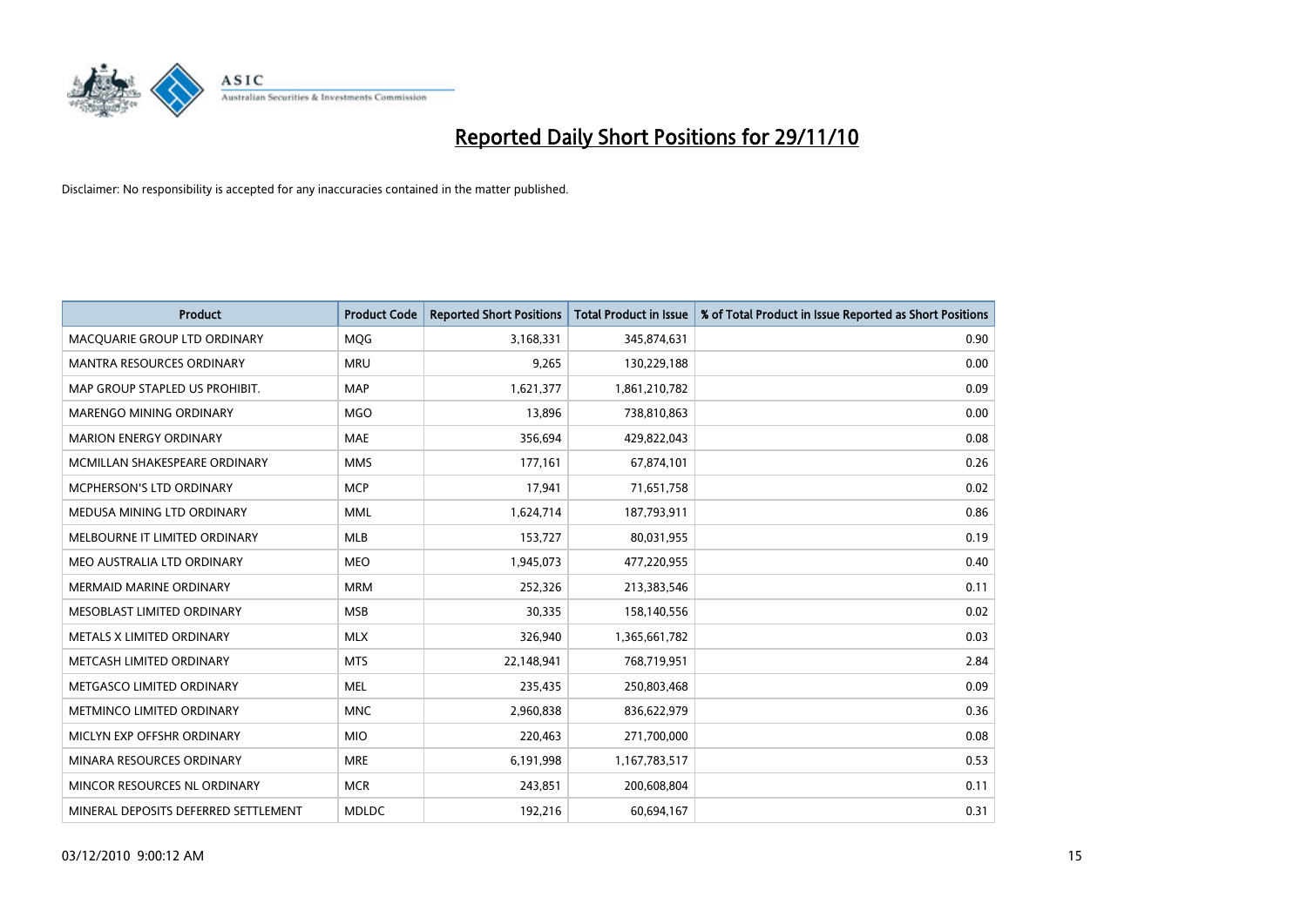

| <b>Product</b>                    | <b>Product Code</b> | <b>Reported Short Positions</b> | <b>Total Product in Issue</b> | % of Total Product in Issue Reported as Short Positions |
|-----------------------------------|---------------------|---------------------------------|-------------------------------|---------------------------------------------------------|
| MINERAL RESOURCES, ORDINARY       | <b>MIN</b>          | 117,064                         | 168,029,485                   | 0.06                                                    |
| MIRABELA NICKEL LTD ORDINARY      | <b>MBN</b>          | 8,401,816                       | 491,561,237                   | 1.70                                                    |
| MIRVAC GROUP STAPLED SECURITIES   | <b>MGR</b>          | 5,580,081                       | 3,415,819,357                 | 0.15                                                    |
| MOLOPO ENERGY LTD ORDINARY        | <b>MPO</b>          | 693,612                         | 250,972,584                   | 0.27                                                    |
| MONADELPHOUS GROUP ORDINARY       | <b>MND</b>          | 601,018                         | 87,521,827                    | 0.68                                                    |
| MORTGAGE CHOICE LTD ORDINARY      | <b>MOC</b>          | 10,286                          | 119,948,255                   | 0.01                                                    |
| <b>MOUNT GIBSON IRON ORDINARY</b> | <b>MGX</b>          | 2,771,505                       | 1,082,570,693                 | 0.25                                                    |
| MURCHISON METALS LTD ORDINARY     | <b>MMX</b>          | 9,257,001                       | 435,884,268                   | 2.12                                                    |
| <b>MYER HOLDINGS LTD ORDINARY</b> | <b>MYR</b>          | 18,108,589                      | 582,097,884                   | 3.12                                                    |
| <b>MYSTATE LIMITED ORDINARY</b>   | <b>MYS</b>          | 1,400                           | 67,439,158                    | 0.00                                                    |
| NATIONAL AUST. BANK ORDINARY      | <b>NAB</b>          | 10,046,898                      | 2,137,640,047                 | 0.46                                                    |
| NATURAL FUEL LIMITED ORDINARY     | <b>NFL</b>          |                                 | 721,912                       | 0.00                                                    |
| NAVIGATOR RESOURCES ORDINARY      | <b>NAV</b>          | 540,000                         | 439,984,771                   | 0.12                                                    |
| NAVITAS LIMITED ORDINARY          | <b>NVT</b>          | 1,460,834                       | 342,450,567                   | 0.43                                                    |
| NEPTUNE MARINE ORDINARY           | <b>NMS</b>          | 2,024,949                       | 442,245,734                   | 0.45                                                    |
| NEW HOPE CORPORATION ORDINARY     | <b>NHC</b>          | 485,377                         | 830,230,549                   | 0.06                                                    |
| NEWCREST MINING ORDINARY          | <b>NCM</b>          | 3,631,411                       | 765,211,675                   | 0.43                                                    |
| NEWS CORP A NON-VOTING CDI        | <b>NWSLV</b>        | 159,532                         | 1,828,204,254                 | 0.01                                                    |
| NEWS CORP B VOTING CDI            | <b>NWS</b>          | 6,749,496                       | 798,520,953                   | 0.84                                                    |
| NEXBIS LIMITED ORDINARY           | <b>NBS</b>          | 63,733                          | 798,356,704                   | 0.01                                                    |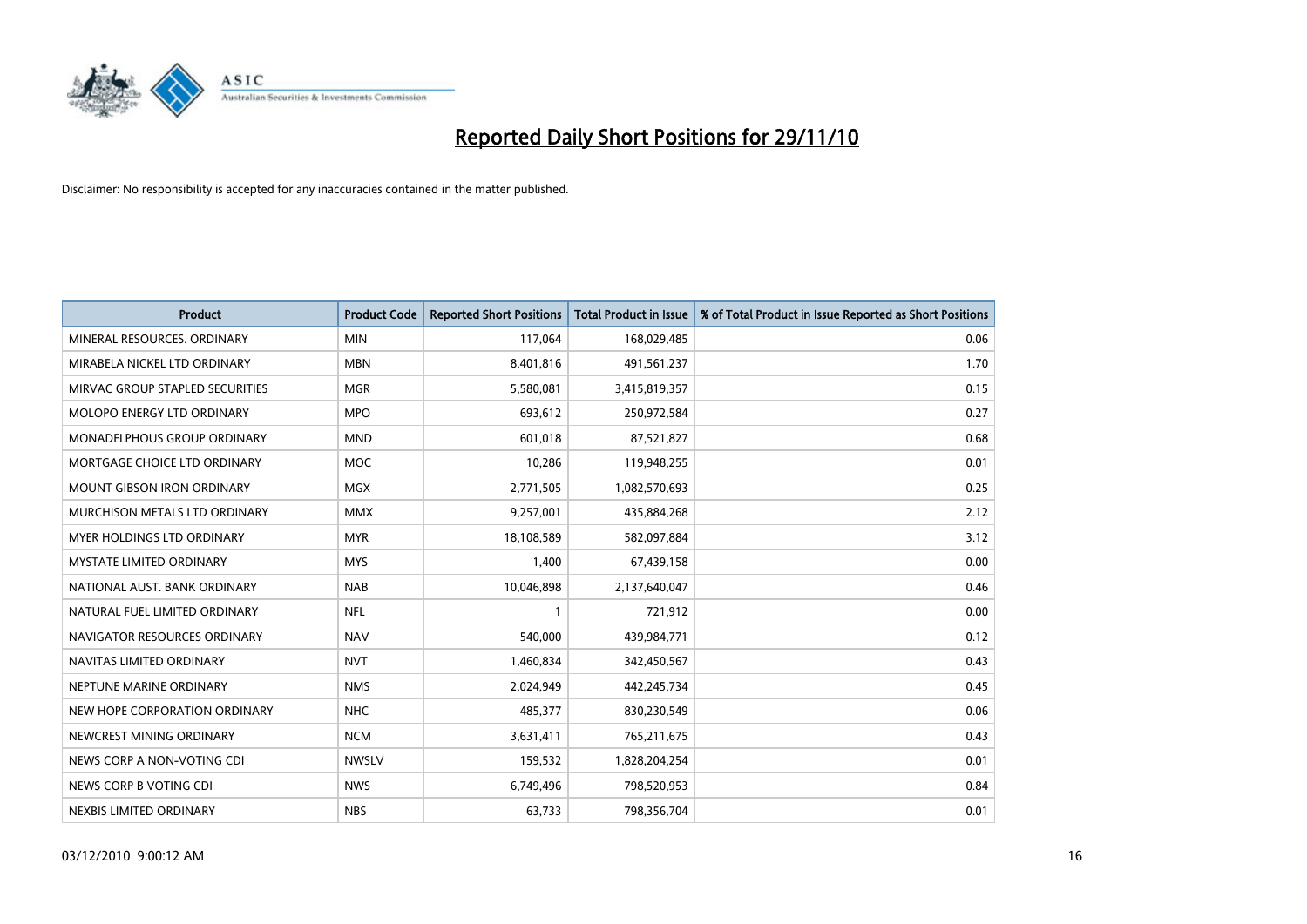

| <b>Product</b>                        | <b>Product Code</b> | <b>Reported Short Positions</b> | <b>Total Product in Issue</b> | % of Total Product in Issue Reported as Short Positions |
|---------------------------------------|---------------------|---------------------------------|-------------------------------|---------------------------------------------------------|
| NEXUS ENERGY LIMITED ORDINARY         | <b>NXS</b>          | 5,295,248                       | 1,020,257,304                 | 0.51                                                    |
| NIB HOLDINGS LIMITED ORDINARY         | <b>NHF</b>          | 6,911                           | 495,294,322                   | 0.00                                                    |
| NICK SCALI LIMITED ORDINARY           | <b>NCK</b>          | 35,846                          | 81,000,000                    | 0.04                                                    |
| NIDO PETROLEUM ORDINARY               | <b>NDO</b>          | 253,362                         | 1,266,550,321                 | 0.02                                                    |
| NKWE PLATINUM 10C US COMMON           | <b>NKP</b>          | 240,577                         | 559,651,184                   | 0.05                                                    |
| NORTHERN CREST ORDINARY               | <b>NOC</b>          | 24,345                          | 116,074,781                   | 0.02                                                    |
| NORTHERN ENERGY CORP ORDINARY         | <b>NEC</b>          | 3,000                           | 128,420,838                   | 0.00                                                    |
| NORTHERN IRON LTD ORDINARY            | <b>NFE</b>          | 1,358,628                       | 336,035,503                   | 0.40                                                    |
| NORTHERN MINING ORDINARY              | <b>NMI</b>          | 81,000                          | 218,168,822                   | 0.04                                                    |
| NOVOGEN LIMITED ORDINARY              | <b>NRT</b>          | 56,449                          | 102,125,894                   | 0.06                                                    |
| NRW HOLDINGS LIMITED ORDINARY         | <b>NWH</b>          | 1,613,142                       | 251,223,000                   | 0.64                                                    |
| NUFARM LIMITED ORDINARY               | <b>NUF</b>          | 3,620,608                       | 261,775,731                   | 1.37                                                    |
| NUPLEX INDUSTRIES ORDINARY            | <b>NPX</b>          | 77,092                          | 195,060,783                   | 0.04                                                    |
| NYOTA MINERALS LTD ORDINARY           | <b>NYO</b>          | 1,115,000                       | 453,310,583                   | 0.25                                                    |
| <b>OAKTON LIMITED ORDINARY</b>        | <b>OKN</b>          | 593,388                         | 93,674,235                    | 0.63                                                    |
| OCEANAGOLD CORP. CHESS DEPOSITARY INT | OGC                 | 307,746                         | 261,897,612                   | 0.12                                                    |
| OCEANIA CAPITAL LTD ORDINARY          | <b>OCP</b>          | 2,500                           | 91,921,295                    | 0.00                                                    |
| OIL SEARCH LTD ORDINARY               | OSH                 | 17,236,206                      | 1,312,888,303                 | 1.29                                                    |
| OM HOLDINGS LIMITED ORDINARY          | <b>OMH</b>          | 1,413,685                       | 503,085,150                   | 0.29                                                    |
| <b>ONESTEEL LIMITED ORDINARY</b>      | OST                 | 2.289.716                       | 1,334,683,421                 | 0.16                                                    |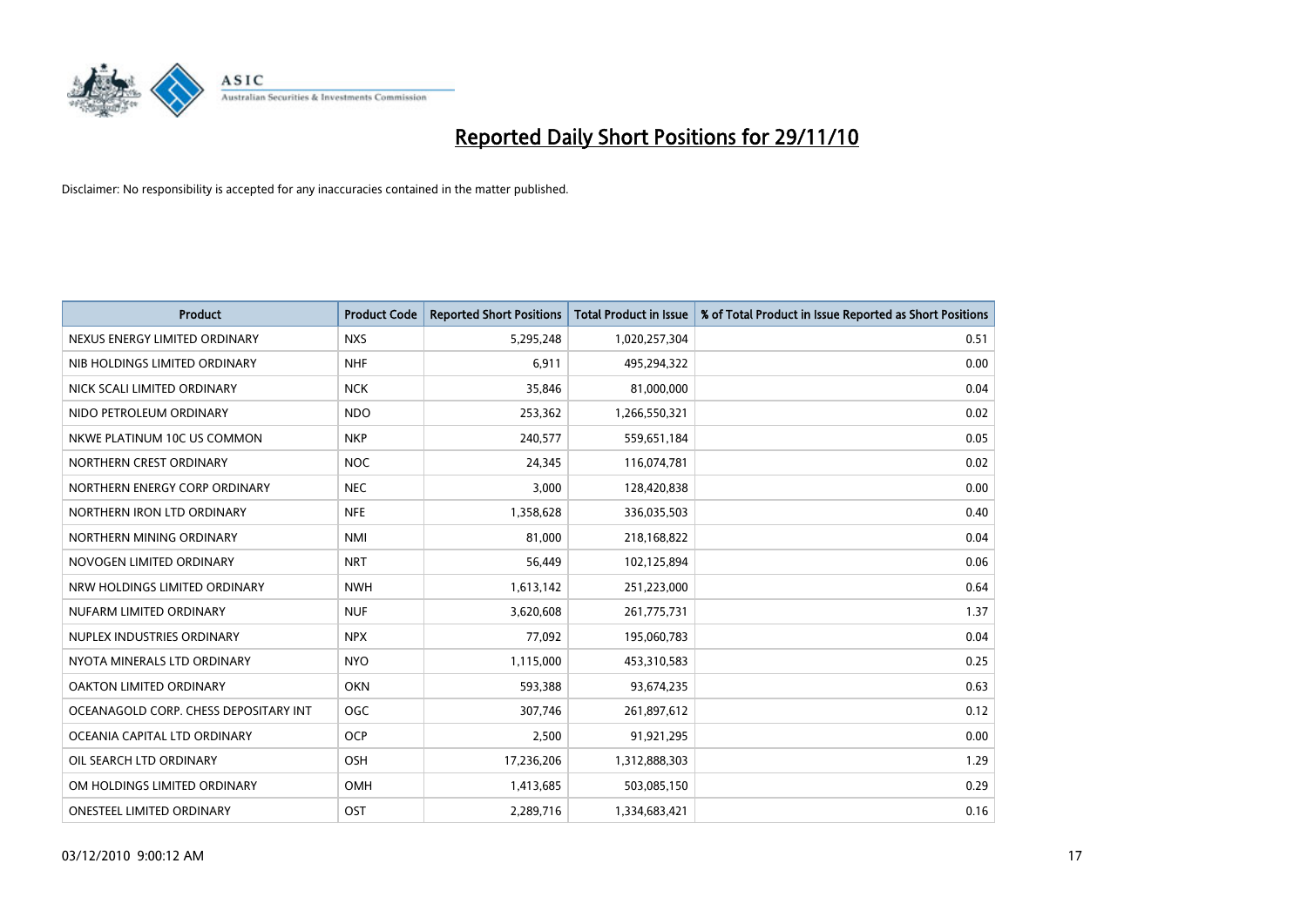

| <b>Product</b>                          | <b>Product Code</b> | <b>Reported Short Positions</b> | <b>Total Product in Issue</b> | % of Total Product in Issue Reported as Short Positions |
|-----------------------------------------|---------------------|---------------------------------|-------------------------------|---------------------------------------------------------|
| ORICA LIMITED ORDINARY                  | ORI                 | 1,223,932                       | 362,100,430                   | 0.34                                                    |
| ORIGIN ENERGY ORDINARY                  | <b>ORG</b>          | 5,824,013                       | 884,493,012                   | 0.63                                                    |
| OROCOBRE LIMITED ORDINARY               | <b>ORE</b>          | 28,721                          | 91,181,996                    | 0.03                                                    |
| OROTONGROUP LIMITED ORDINARY            | ORL                 | 2,904                           | 40,880,902                    | 0.01                                                    |
| OTTO ENERGY LIMITED ORDINARY            | OEL                 | 109,204                         | 1,134,540,071                 | 0.01                                                    |
| OZ MINERALS ORDINARY                    | OZL                 | 26,749,957                      | 3,238,546,504                 | 0.81                                                    |
| <b>PACIFIC BRANDS ORDINARY</b>          | PBG                 | 3,530,468                       | 931,386,248                   | 0.40                                                    |
| PALADIN ENERGY LTD ORDINARY             | <b>PDN</b>          | 23,373,491                      | 725,357,086                   | 3.19                                                    |
| PANAUST LIMITED ORDINARY                | <b>PNA</b>          | 3,788,608                       | 2,955,176,819                 | 0.12                                                    |
| PANORAMIC RESOURCES ORDINARY            | PAN                 | 895,377                         | 206,075,342                   | 0.43                                                    |
| PAPERLINX LIMITED ORDINARY              | <b>PPX</b>          | 12,785,051                      | 603,580,761                   | 2.10                                                    |
| PAPERLINX SPS TRUST STEP UP PERP. PREF. | <b>PXUPA</b>        | 5,000                           | 2,850,000                     | 0.18                                                    |
| PATTIES FOODS LTD ORDINARY              | PFL                 |                                 | 138,908,853                   | 0.00                                                    |
| PEET LIMITED ORDINARY                   | <b>PPC</b>          | 119,243                         | 302,965,804                   | 0.04                                                    |
| PENINSULA ENERGY LTD ORDINARY           | <b>PEN</b>          | 5,000                           | 1,641,797,877                 | 0.00                                                    |
| PERILYA LIMITED ORDINARY                | PEM                 | 819,976                         | 526,075,563                   | 0.16                                                    |
| PERPETUAL LIMITED ORDINARY              | PPT                 | 1,702,320                       | 43,692,215                    | 3.89                                                    |
| PERSEUS MINING LTD ORDINARY             | PRU                 | 1,055,733                       | 421,517,088                   | 0.26                                                    |
| PETSEC ENERGY ORDINARY                  | <b>PSA</b>          | 223,332                         | 231,283,622                   | 0.10                                                    |
| PHARMAXIS LTD ORDINARY                  | <b>PXS</b>          | 1,201,776                       | 225,997,684                   | 0.54                                                    |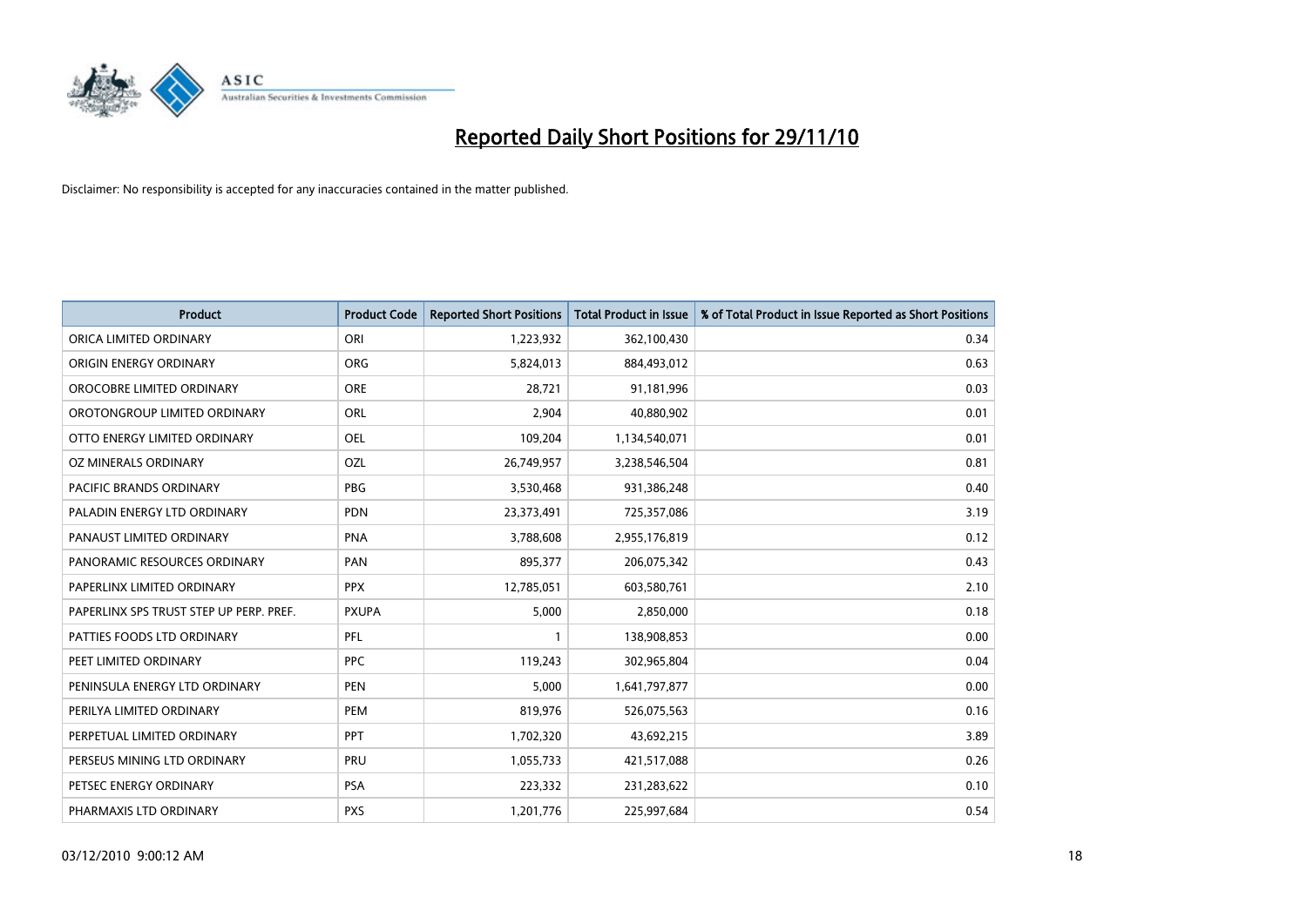

| <b>Product</b>                          | <b>Product Code</b> | <b>Reported Short Positions</b> | <b>Total Product in Issue</b> | % of Total Product in Issue Reported as Short Positions |
|-----------------------------------------|---------------------|---------------------------------|-------------------------------|---------------------------------------------------------|
| PHOTON GROUP LTD ORDINARY               | PGA                 | 250,510                         | 1,540,543,357                 | 0.02                                                    |
| PIKE RIVER COAL ORDINARY                | <b>PRC</b>          | 257,595                         | 405,513,933                   | 0.06                                                    |
| PLATINUM ASSET ORDINARY                 | <b>PTM</b>          | 2,336,985                       | 561,347,878                   | 0.40                                                    |
| PLATINUM AUSTRALIA ORDINARY             | <b>PLA</b>          | 6,823,297                       | 368,172,255                   | 1.86                                                    |
| PLATINUM CAPITAL LTD ORDINARY           | <b>PMC</b>          |                                 | 163,732,888                   | 0.00                                                    |
| PLUTON RESOURCES ORDINARY               | PLV                 | 73,657                          | 179,457,362                   | 0.04                                                    |
| PMP LIMITED ORDINARY                    | <b>PMP</b>          | 804,781                         | 335,338,483                   | 0.23                                                    |
| PORT BOUVARD LIMITED ORDINARY           | PBD                 | 6,754                           | 593,868,295                   | 0.00                                                    |
| PREMIER INVESTMENTS ORDINARY            | <b>PMV</b>          | 101,916                         | 155,030,045                   | 0.07                                                    |
| PRIMARY HEALTH CARE ORDINARY            | <b>PRY</b>          | 9,643,356                       | 495,978,188                   | 1.93                                                    |
| PRIME INFR GROUP. STAPLED SECURITIES    | PIH                 | 837,199                         | 351,776,795                   | 0.24                                                    |
| PRIME MEDIA GRP LTD ORDINARY            | PRT                 | 2                               | 366,330,303                   | 0.00                                                    |
| PRIMEAG AUSTRALIA ORDINARY              | PAG                 | 311,454                         | 150,569,976                   | 0.21                                                    |
| PROGEN PHARMACEUTIC ORDINARY            | PGL                 | 151,596                         | 24,709,097                    | 0.61                                                    |
| PROGRAMMED ORDINARY                     | <b>PRG</b>          | 542,833                         | 118,169,908                   | 0.46                                                    |
| <b>PSIVIDA CORP CDI 1:1</b>             | <b>PVA</b>          | 6,878                           | 7,805,836                     | 0.09                                                    |
| <b>QANTAS AIRWAYS ORDINARY</b>          | QAN                 | 27,062,822                      | 2,265,123,620                 | 1.21                                                    |
| <b>OBE INSURANCE GROUP ORDINARY</b>     | OBE                 | 18,624,504                      | 1,051,600,529                 | 1.74                                                    |
| OR NATIONAL LIMITED DEFERRED SETTLEMENT | <b>ORN</b>          | 8,420,718                       | 2,440,000,000                 | 0.34                                                    |
| RAMELIUS RESOURCES ORDINARY             | <b>RMS</b>          | 37,248                          | 291,208,795                   | 0.01                                                    |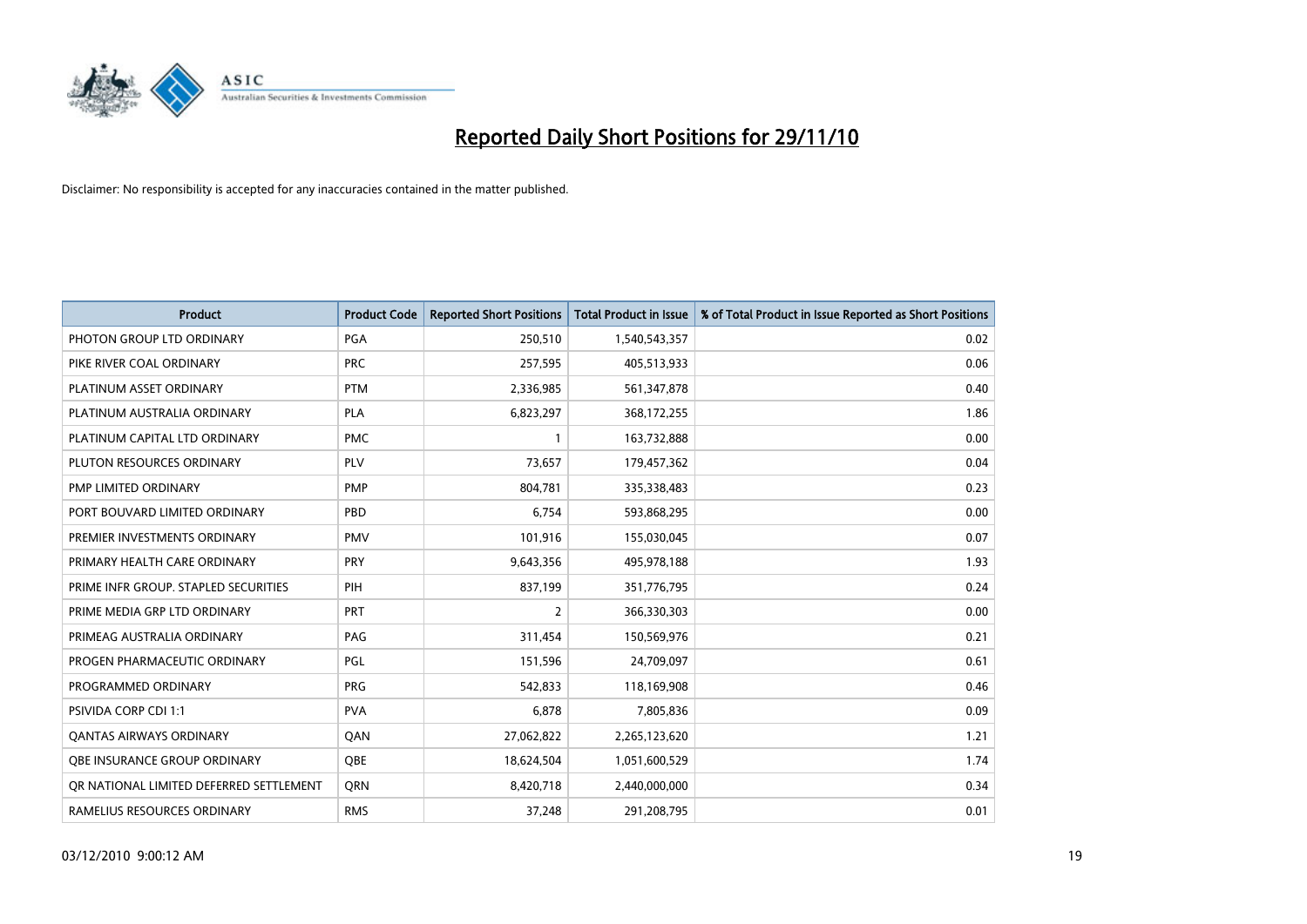

| <b>Product</b>                      | <b>Product Code</b> | <b>Reported Short Positions</b> | Total Product in Issue | % of Total Product in Issue Reported as Short Positions |
|-------------------------------------|---------------------|---------------------------------|------------------------|---------------------------------------------------------|
| RAMSAY HEALTH CARE ORDINARY         | <b>RHC</b>          | 1,919,070                       | 202,081,252            | 0.95                                                    |
| RANGE RESOURCES LTD ORDINARY        | <b>RRS</b>          | 850,000                         | 1,192,102,885          | 0.07                                                    |
| <b>RCR TOMLINSON ORDINARY</b>       | <b>RCR</b>          | 68,067                          | 131,887,672            | 0.05                                                    |
| <b>REA GROUP ORDINARY</b>           | <b>REA</b>          | 30,152                          | 129,691,280            | 0.02                                                    |
| <b>RED FORK ENERGY ORDINARY</b>     | <b>RFE</b>          | 7,696                           | 139,535,000            | 0.01                                                    |
| <b>REDFLEX HOLDINGS ORDINARY</b>    | <b>RDF</b>          | 858                             | 110,345,599            | 0.00                                                    |
| REED RESOURCES LTD ORDINARY         | <b>RDR</b>          | 268,205                         | 192,271,768            | 0.14                                                    |
| REGIS RESOURCES ORDINARY            | <b>RRL</b>          | 460,447                         | 429,555,834            | 0.10                                                    |
| RESMED INC CDI 10:1                 | <b>RMD</b>          | 9,838,521                       | 1,516,163,980          | 0.64                                                    |
| <b>RESOLUTE MINING ORDINARY</b>     | <b>RSG</b>          | 824,903                         | 451,648,787            | 0.18                                                    |
| RESOURCE EQUIP LTD ORDINARY         | <b>RQL</b>          | 130,876                         | 154,247,577            | 0.08                                                    |
| <b>RESOURCE GENERATION ORDINARY</b> | <b>RES</b>          | 467,723                         | 210,080,530            | 0.23                                                    |
| REVERSE CORP LIMITED ORDINARY       | <b>REF</b>          | 25,141                          | 92,382,175             | 0.03                                                    |
| REX MINERALS LIMITED ORDINARY       | <b>RXM</b>          | 80,000                          | 133,284,460            | 0.06                                                    |
| <b>RHG LIMITED ORDINARY</b>         | <b>RHG</b>          | 123,020                         | 318,745,978            | 0.03                                                    |
| <b>RIDLEY CORPORATION ORDINARY</b>  | <b>RIC</b>          | 53,937                          | 307,817,071            | 0.02                                                    |
| RIO TINTO LIMITED ORDINARY          | <b>RIO</b>          | 17,496,860                      | 435,758,720            | 4.04                                                    |
| RIVERCITY MOTORWAY STAPLED          | <b>RCY</b>          | 400,208                         | 957,010,115            | 0.04                                                    |
| RIVERSDALE MINING ORDINARY          | <b>RIV</b>          | 1,596,360                       | 236,546,188            | 0.66                                                    |
| ROC OIL COMPANY ORDINARY            | <b>ROC</b>          | 3,282,832                       | 713,154,560            | 0.45                                                    |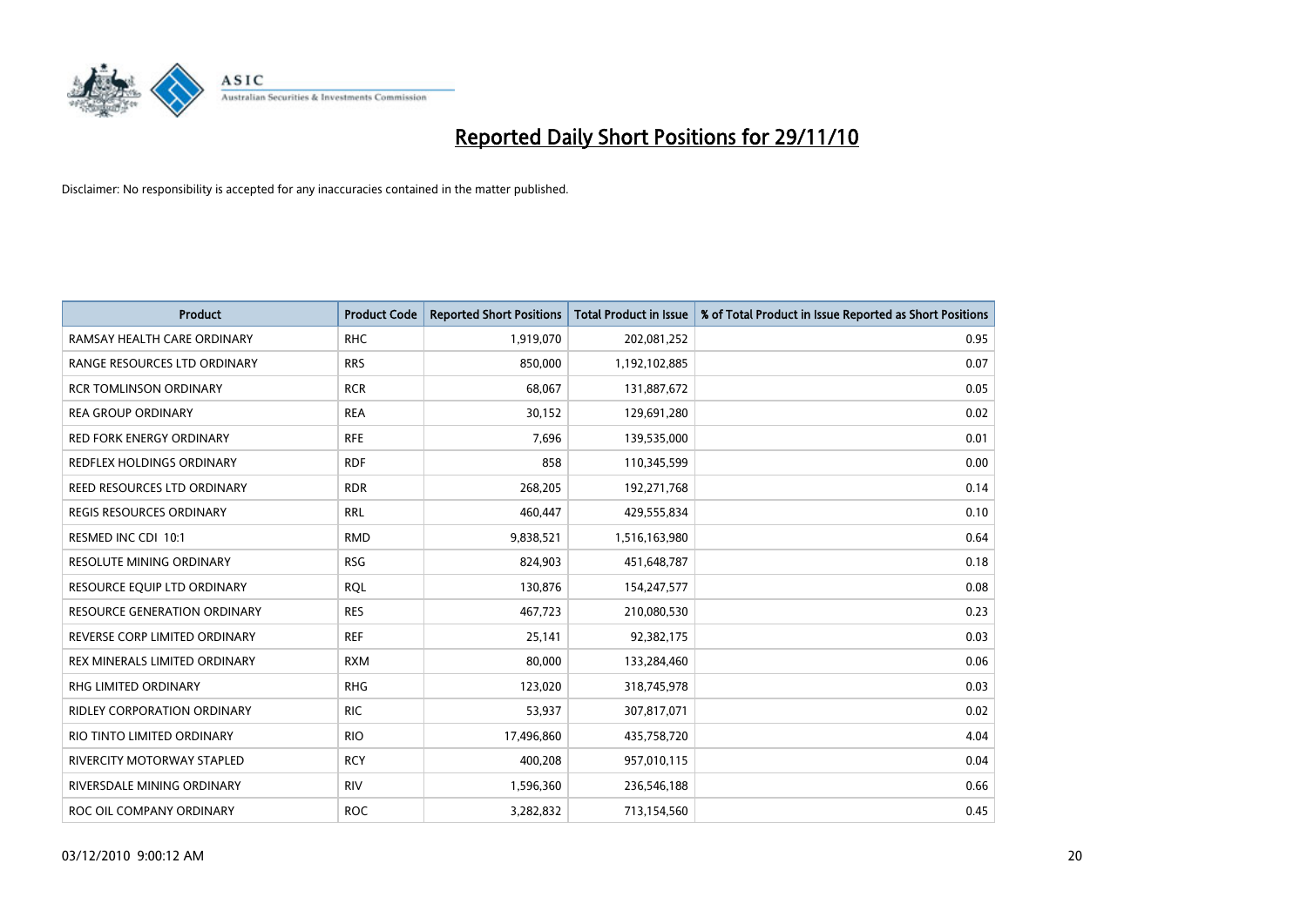

| <b>Product</b>                           | <b>Product Code</b> | <b>Reported Short Positions</b> | Total Product in Issue | % of Total Product in Issue Reported as Short Positions |
|------------------------------------------|---------------------|---------------------------------|------------------------|---------------------------------------------------------|
| SAI GLOBAL LIMITED ORDINARY              | SAI                 | 161,372                         | 197,905,160            | 0.07                                                    |
| SALMAT LIMITED ORDINARY                  | <b>SLM</b>          | 78,195                          | 159,134,483            | 0.05                                                    |
| SAMSON OIL & GAS LTD ORDINARY            | SSN                 | 390,000                         | 1,664,588,164          | 0.02                                                    |
| SANDFIRE RESOURCES ORDINARY              | <b>SFR</b>          | 100,769                         | 142,537,496            | 0.06                                                    |
| <b>SANTOS LTD ORDINARY</b>               | <b>STO</b>          | 4,594,310                       | 834,142,456            | 0.54                                                    |
| SARACEN MINERAL ORDINARY                 | <b>SAR</b>          | 200,682                         | 492,151,415            | 0.04                                                    |
| SEDGMAN LIMITED ORDINARY                 | <b>SDM</b>          | 155,992                         | 207,997,898            | 0.07                                                    |
| SEEK LIMITED ORDINARY                    | <b>SEK</b>          | 2,833,059                       | 336,584,488            | 0.83                                                    |
| SENETAS CORPORATION ORDINARY             | <b>SEN</b>          | 756,999                         | 461,522,263            | 0.16                                                    |
| SERVCORP LIMITED ORDINARY                | SRV                 | 172,925                         | 98,440,807             | 0.17                                                    |
| SERVICE STREAM ORDINARY                  | <b>SSM</b>          | 344,663                         | 283,418,867            | 0.12                                                    |
| SEVEN GROUP HOLDINGS ORDINARY            | <b>SVW</b>          | 184,462                         | 305,410,281            | 0.05                                                    |
| SIGMA PHARMACEUTICAL ORDINARY            | SIP                 | 9,646,226                       | 1,178,626,572          | 0.81                                                    |
| SILEX SYSTEMS ORDINARY                   | <b>SLX</b>          | 189,536                         | 149,506,391            | 0.11                                                    |
| SILVER LAKE RESOURCE ORDINARY            | <b>SLR</b>          | 61,968                          | 178,882,838            | 0.03                                                    |
| SIMS METAL MGMT LTD ORDINARY             | SGM                 | 4,187,367                       | 204,740,467            | 2.05                                                    |
| SINGAPORE TELECOMM. CHESS DEPOSITARY INT | SGT                 | 3,607,984                       | 381,238,779            | 0.94                                                    |
| SKILLED GROUP LTD ORDINARY               | <b>SKE</b>          | 100,553                         | 190,738,408            | 0.04                                                    |
| SKY CITY ENTERTAIN, ORDINARY             | <b>SKC</b>          | 15,100,692                      | 575,114,687            | 2.62                                                    |
| SKY NETWORK ORDINARY                     | <b>SKT</b>          | 1,325,013                       | 389,139,785            | 0.34                                                    |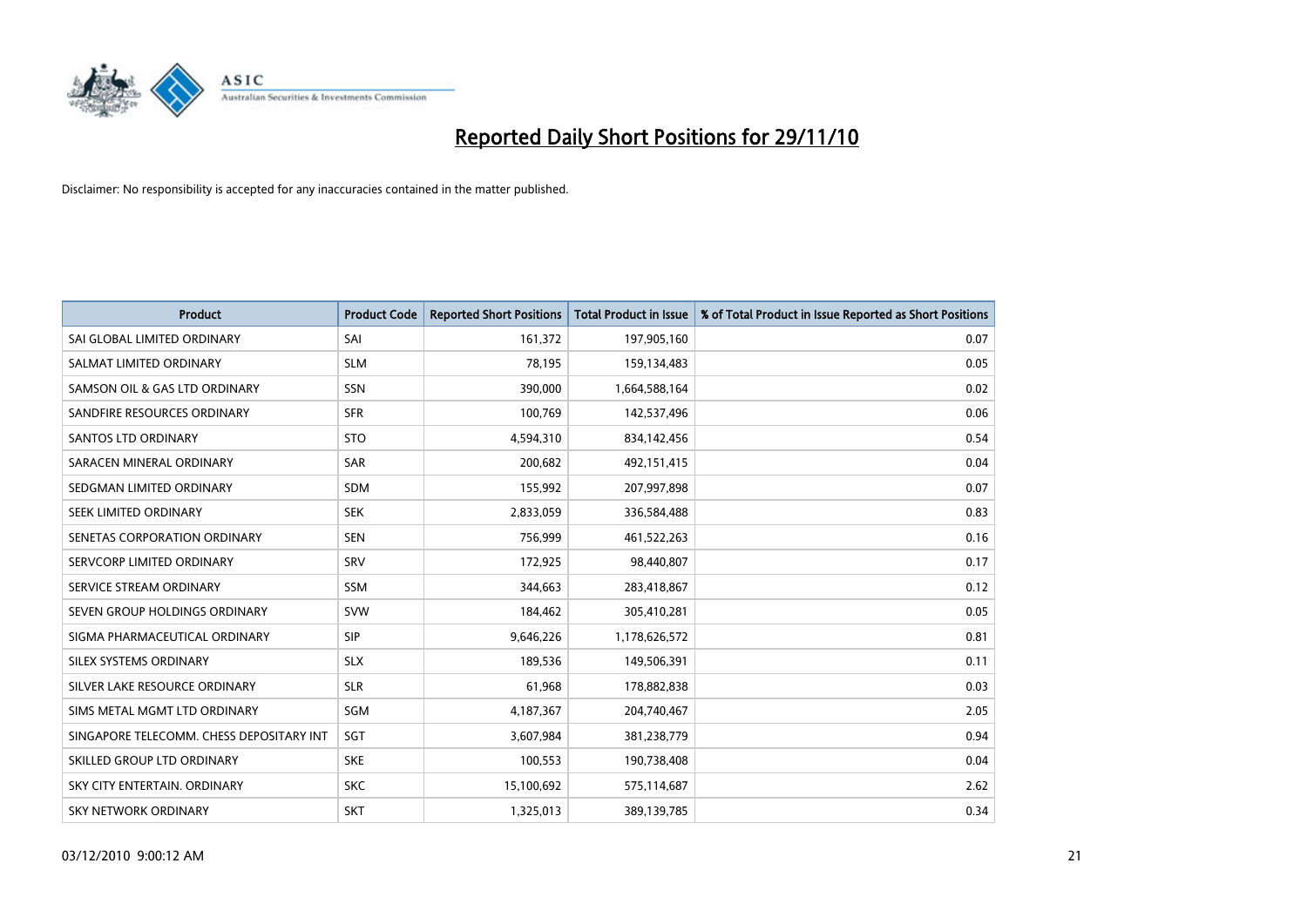

| <b>Product</b>                          | <b>Product Code</b> | <b>Reported Short Positions</b> | <b>Total Product in Issue</b> | % of Total Product in Issue Reported as Short Positions |
|-----------------------------------------|---------------------|---------------------------------|-------------------------------|---------------------------------------------------------|
| SMS MANAGEMENT, ORDINARY                | <b>SMX</b>          | 39,794                          | 67,661,358                    | 0.05                                                    |
| SONIC HEALTHCARE ORDINARY               | <b>SHL</b>          | 5,145,877                       | 388,429,875                   | 1.33                                                    |
| SOUL PATTINSON (W.H) ORDINARY           | SOL                 | 4,155                           | 238,640,580                   | 0.00                                                    |
| SP AUSNET STAPLED SECURITIES            | <b>SPN</b>          | 6,847,987                       | 2,748,353,504                 | 0.24                                                    |
| SPARK INFRASTRUCTURE STAPLED SECURITIES | SKI                 | 16,272,917                      | 1,326,734,264                 | 1.22                                                    |
| SPDR 200 FUND ETF UNITS                 | STW                 | 4,693                           | 57,428,081                    | 0.01                                                    |
| SPECIALTY FASHION ORDINARY              | SFH                 | 1,023,136                       | 191,268,264                   | 0.54                                                    |
| SPOTLESS GROUP LTD ORDINARY             | SPT                 | 1,369,296                       | 261,070,153                   | 0.52                                                    |
| ST BARBARA LIMITED DEFERRED SETTLEMENT  | SBMDA               | 3,467,417                       | 325,611,402                   | 1.06                                                    |
| STAGING CONNECTIONS ORDINARY            | <b>STG</b>          | 2,917,189                       | 78,317,726                    | 3.72                                                    |
| STANMORE COAL LTD ORDINARY              | <b>SMR</b>          | 17,231                          | 77,750,738                    | 0.02                                                    |
| STARPHARMA HOLDINGS ORDINARY            | SPL                 | 3,600                           | 240,454,208                   | 0.00                                                    |
| STH AMERICAN COR LTD ORDINARY           | SAY                 | 9,200                           | 233,651,371                   | 0.00                                                    |
| STHN CROSS MEDIA ORDINARY               | SXL                 | 89,331                          | 378,827,750                   | 0.02                                                    |
| STOCKLAND UNITS/ORD STAPLED             | SGP                 | 13,204,436                      | 2,383,036,717                 | 0.54                                                    |
| STRAITS RESOURCES ORDINARY              | SRL                 | 4,772,779                       | 255,203,613                   | 1.87                                                    |
| STW COMMUNICATIONS ORDINARY             | SGN                 | 228,877                         | 364,310,964                   | 0.06                                                    |
| SUNCORP-METWAY, ORDINARY                | <b>SUN</b>          | 5,471,516                       | 1,281,390,524                 | 0.41                                                    |
| SUNDANCE RESOURCES ORDINARY             | <b>SDL</b>          | 16,248,780                      | 2,709,995,932                 | 0.60                                                    |
| SUNLAND GROUP LTD ORDINARY              | <b>SDG</b>          | 103,388                         | 244,284,103                   | 0.04                                                    |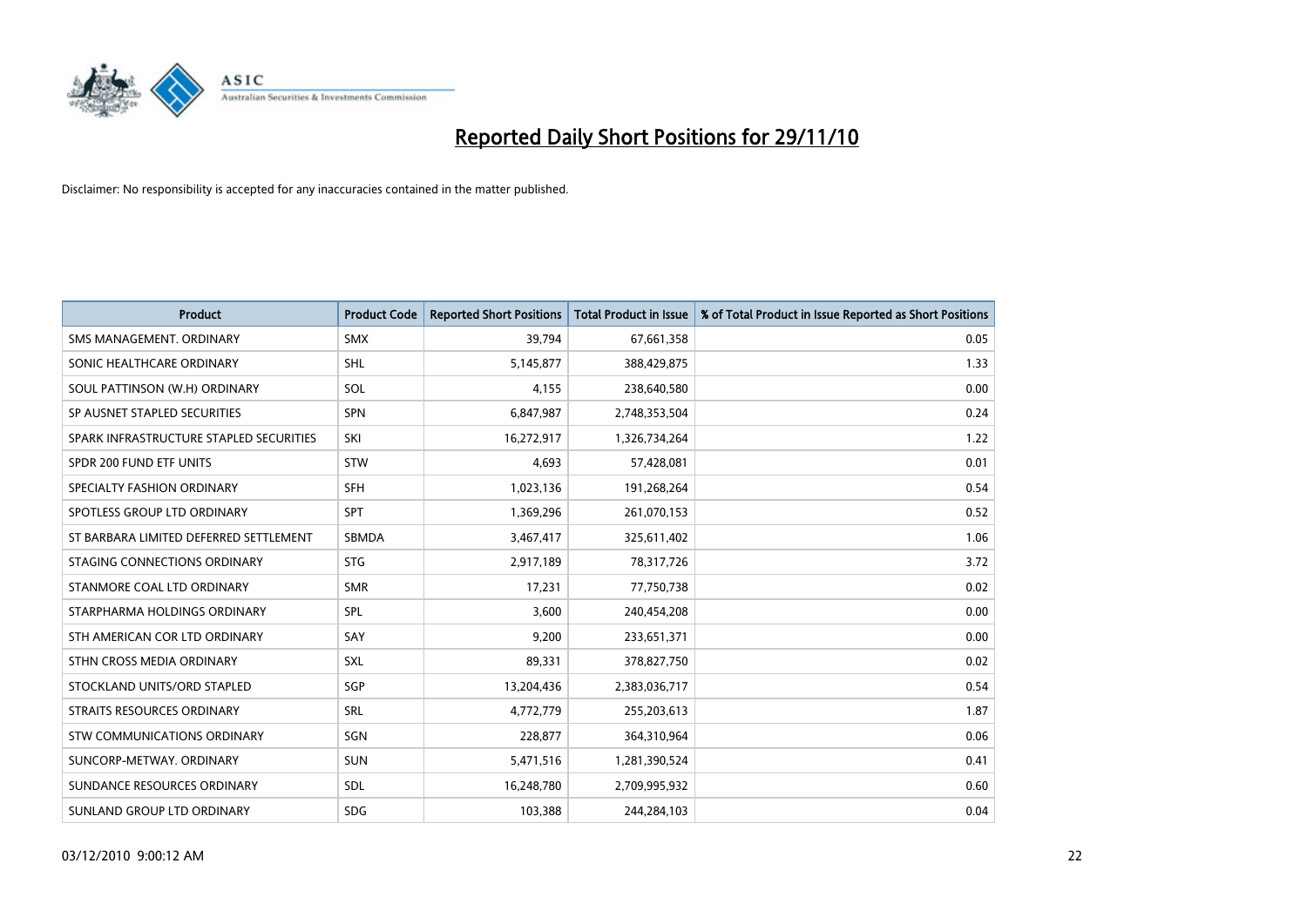

| <b>Product</b>                       | <b>Product Code</b> | <b>Reported Short Positions</b> | <b>Total Product in Issue</b> | % of Total Product in Issue Reported as Short Positions |
|--------------------------------------|---------------------|---------------------------------|-------------------------------|---------------------------------------------------------|
| SUPER CHEAP AUTO GRP ORDINARY        | <b>SUL</b>          | 34,643                          | 128,902,619                   | 0.03                                                    |
| SWICK MINING ORDINARY                | <b>SWK</b>          | 1,548                           | 236,724,970                   | 0.00                                                    |
| SYMEX HOLDINGS ORDINARY              | SYM                 | 6,633                           | 125,037,628                   | 0.01                                                    |
| TABCORP HOLDINGS LTD ORDINARY        | <b>TAH</b>          | 2,119,378                       | 684,918,140                   | 0.31                                                    |
| <b>TALENT2 INTERNATION ORDINARY</b>  | <b>TWO</b>          | $\overline{7}$                  | 141,671,625                   | 0.00                                                    |
| <b>TALISMAN MINING ORDINARY</b>      | <b>TLM</b>          | 66,954                          | 113,263,445                   | 0.06                                                    |
| TANAMI GOLD NL ORDINARY              | <b>TAM</b>          | 68,839                          | 260,947,676                   | 0.03                                                    |
| TAP OIL LIMITED ORDINARY             | <b>TAP</b>          | 619,821                         | 240,967,311                   | 0.25                                                    |
| TASSAL GROUP LIMITED ORDINARY        | <b>TGR</b>          | 1,902,805                       | 146,304,404                   | 1.29                                                    |
| <b>TATTS GROUP LTD ORDINARY</b>      | <b>TTS</b>          | 4,808,321                       | 1,300,888,465                 | 0.36                                                    |
| TELECOM CORPORATION ORDINARY         | <b>TEL</b>          | 29,676,920                      | 1,924,581,727                 | 1.55                                                    |
| <b>TELSTRA CORPORATION, ORDINARY</b> | <b>TLS</b>          | 27,214,259                      | 12,443,074,357                | 0.20                                                    |
| TEN NETWORK HOLDINGS ORDINARY        | <b>TEN</b>          | 17,824,958                      | 1,045,236,720                 | 1.73                                                    |
| TFS CORPORATION LTD ORDINARY         | <b>TFC</b>          | 63,054                          | 227,360,909                   | 0.02                                                    |
| THE REJECT SHOP ORDINARY             | <b>TRS</b>          | 28,697                          | 26,033,570                    | 0.11                                                    |
| THOR MINING PLC CHESS DEPOSITARY     | <b>THR</b>          | 2,307                           | 288,754,017                   | 0.00                                                    |
| THORN GROUP LIMITED ORDINARY         | <b>TGA</b>          | 2,361                           | 129,459,770                   | 0.00                                                    |
| THUNDELARRA EXPLOR. ORDINARY         | <b>THX</b>          | 6,261                           | 152,912,482                   | 0.00                                                    |
| <b>TIGER RESOURCES ORDINARY</b>      | <b>TGS</b>          | 163,189                         | 596,873,151                   | 0.03                                                    |
| TIMBERCORP LIMITED ORDINARY          | <b>TIM</b>          | 90,075                          | 352,071,429                   | 0.02                                                    |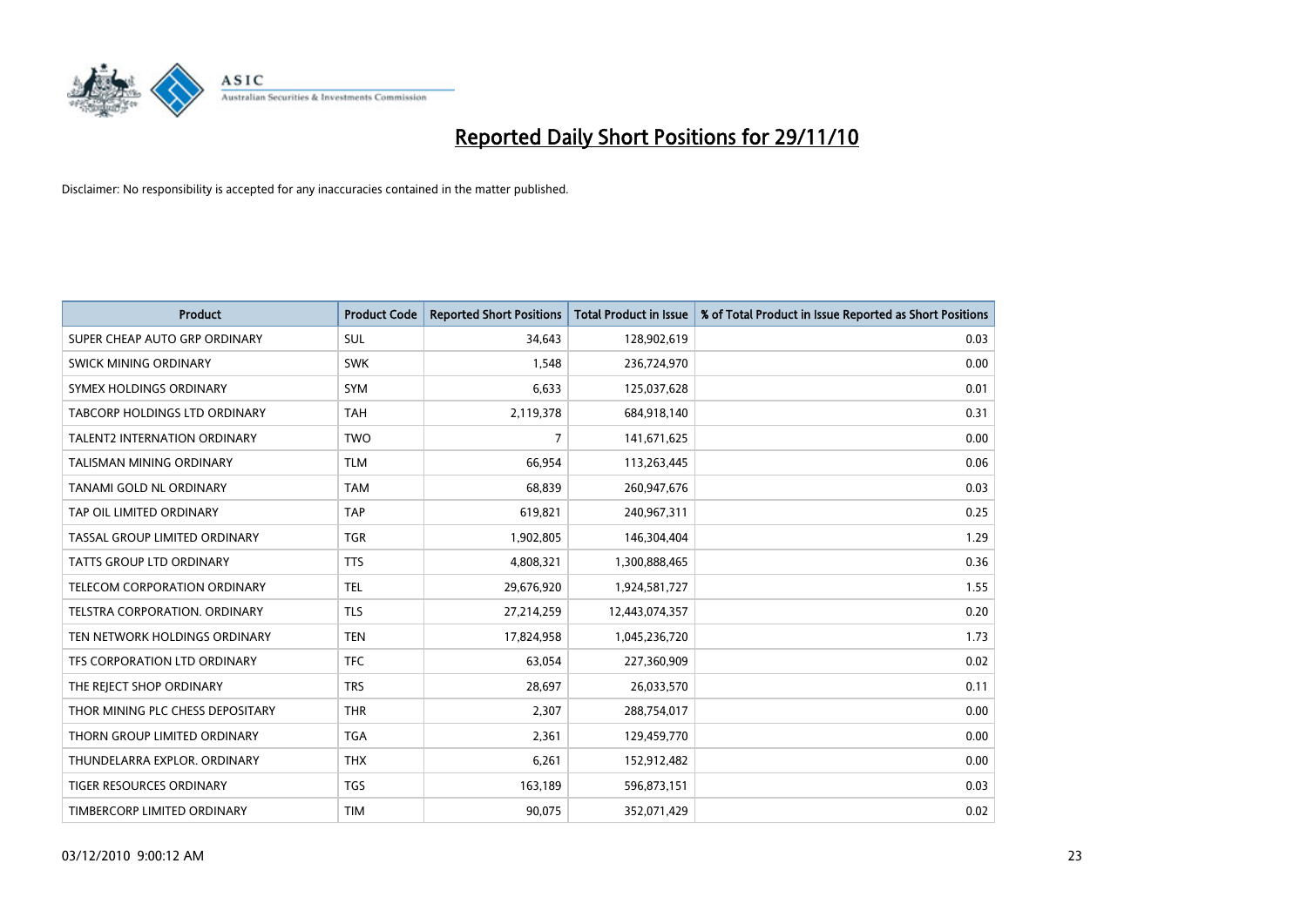

| <b>Product</b>                            | <b>Product Code</b> | <b>Reported Short Positions</b> | Total Product in Issue | % of Total Product in Issue Reported as Short Positions |
|-------------------------------------------|---------------------|---------------------------------|------------------------|---------------------------------------------------------|
| <b>TISHMAN SPEYER UNITS</b>               | <b>TSO</b>          | 50.674                          | 338,440,904            | 0.01                                                    |
| TNG LIMITED ORDINARY                      | <b>TNG</b>          | 4,321                           | 258,055,076            | 0.00                                                    |
| TOLL HOLDINGS LTD ORDINARY                | <b>TOL</b>          | 10,165,561                      | 706,577,616            | 1.45                                                    |
| TORO ENERGY LIMITED ORDINARY              | <b>TOE</b>          | 85,404                          | 964,936,676            | 0.01                                                    |
| <b>TOWER AUSTRALIA ORDINARY</b>           | <b>TAL</b>          | 769,209                         | 415,928,881            | 0.18                                                    |
| <b>TOWER LIMITED ORDINARY</b>             | <b>TWR</b>          | 691,199                         | 260,631,787            | 0.26                                                    |
| TOX FREE SOLUTIONS ORDINARY               | <b>TOX</b>          | 92,131                          | 91,855,500             | 0.09                                                    |
| TPG TELECOM LIMITED ORDINARY              | <b>TPM</b>          | 2,979,476                       | 775,522,421            | 0.37                                                    |
| TRANSFIELD SERV INFR STAPLED SECURITIES   | <b>TSI</b>          | 402,402                         | 434,862,971            | 0.09                                                    |
| <b>TRANSFIELD SERVICES ORDINARY</b>       | <b>TSE</b>          | 3,542,231                       | 441,350,229            | 0.80                                                    |
| TRANSPACIFIC INDUST. ORDINARY             | <b>TPI</b>          | 9,628,910                       | 960,638,735            | 0.98                                                    |
| TRANSURBAN GROUP TRIPLE STAPLED SEC.      | <b>TCL</b>          | 4,494,139                       | 1,441,290,633          | 0.31                                                    |
| TRINITY GROUP STAPLED SECURITIES          | <b>TCQ</b>          | 3,419                           | 231,701,539            | 0.00                                                    |
| TROY RESOURCES NL ORDINARY                | <b>TRY</b>          | 31,427                          | 87,474,323             | 0.03                                                    |
| UGL LIMITED ORDINARY                      | UGL                 | 4,557,250                       | 166,028,705            | 2.74                                                    |
| UNILIFE CORPORATION CDI 6:1               | <b>UNS</b>          | 76,794                          | 240,497,820            | 0.03                                                    |
| UXC LIMITED ORDINARY                      | <b>UXC</b>          | 39,379                          | 305,789,718            | 0.01                                                    |
| VALAD PROPERTY GROUP STAPLED US PROHIBIT. | <b>VPG</b>          | 3,807,727                       | 115,108,116            | 3.30                                                    |
| <b>VDM GROUP LIMITED ORDINARY</b>         | <b>VMG</b>          | 11,116                          | 193,127,749            | 0.01                                                    |
| <b>VENTURE MINERALS ORDINARY</b>          | <b>VMS</b>          | 6,500                           | 220,943,592            | 0.00                                                    |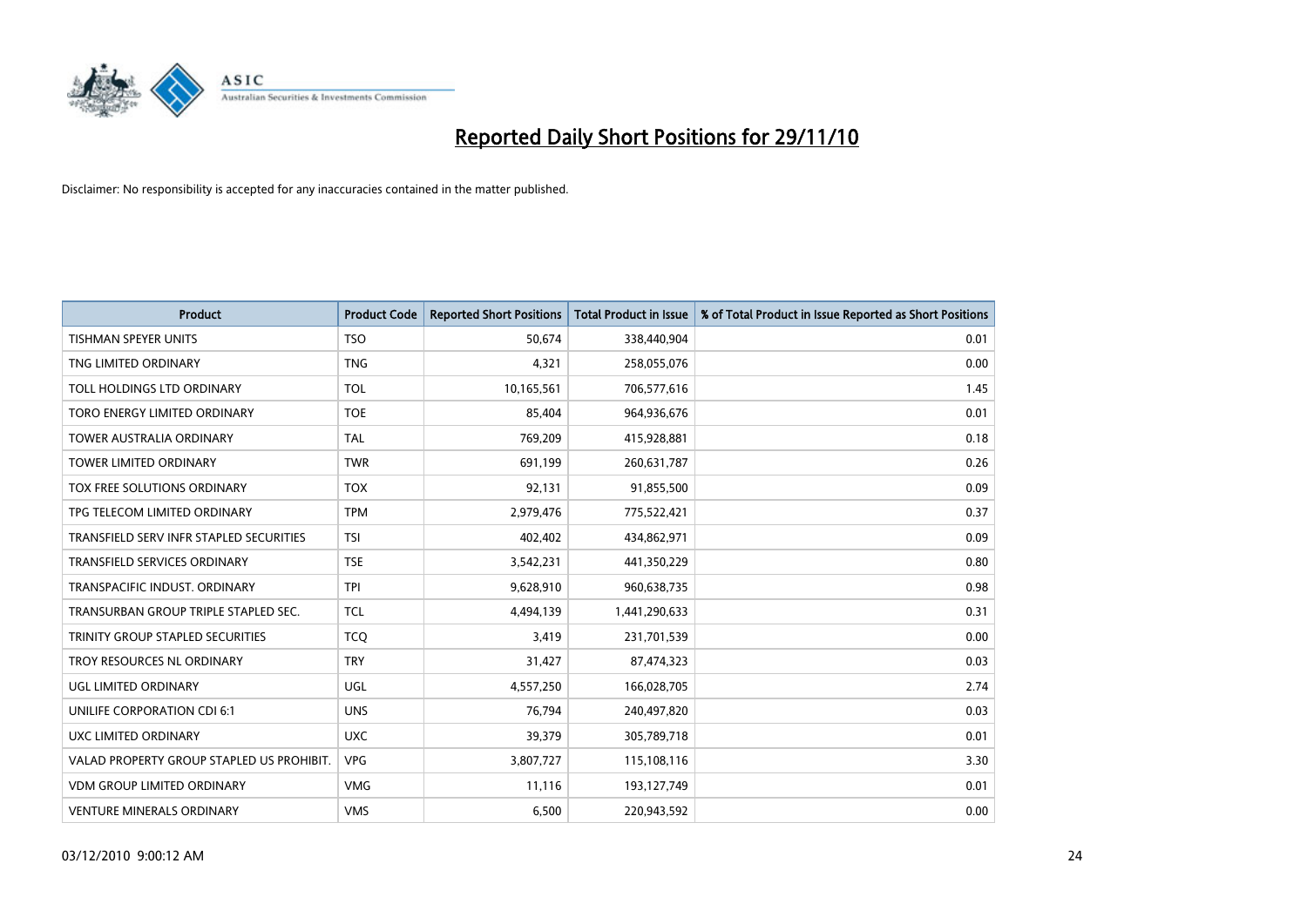

| <b>Product</b>                         | <b>Product Code</b> | <b>Reported Short Positions</b> | <b>Total Product in Issue</b> | % of Total Product in Issue Reported as Short Positions |
|----------------------------------------|---------------------|---------------------------------|-------------------------------|---------------------------------------------------------|
| <b>VILLAGE ROADSHOW LTD ORDINARY</b>   | <b>VRL</b>          | 450                             | 151,318,100                   | 0.00                                                    |
| VIRGIN BLUE HOLDINGS ORDINARY          | <b>VBA</b>          | 17,382,796                      | 2,209,126,568                 | 0.79                                                    |
| <b>VISION GROUP HLDGS ORDINARY</b>     | <b>VGH</b>          | 78,000                          | 72,771,187                    | 0.11                                                    |
| <b>VITA GROUP LTD ORDINARY</b>         | <b>VTG</b>          | 75,190                          | 142,499,800                   | 0.05                                                    |
| VITERRA INC CDI 1:1                    | <b>VTA</b>          | 4,177                           | 68,629,939                    | 0.01                                                    |
| <b>WAREHOUSE GROUP ORDINARY</b>        | <b>WHS</b>          | 251,483                         | 311,195,868                   | 0.08                                                    |
| <b>WATPAC LIMITED ORDINARY</b>         | <b>WTP</b>          | 7,535                           | 183,341,382                   | 0.00                                                    |
| <b>WDS LIMITED ORDINARY</b>            | <b>WDS</b>          | 9,523                           | 143,107,458                   | 0.01                                                    |
| WEBJET LIMITED ORDINARY                | <b>WEB</b>          | 99,908                          | 77,361,278                    | 0.14                                                    |
| <b>WESFARMERS LIMITED ORDINARY</b>     | <b>WES</b>          | 20,839,319                      | 1,005,179,423                 | 2.04                                                    |
| WESFARMERS LIMITED PARTIALLY PROTECTED | <b>WESN</b>         | 1,634,637                       | 151,892,739                   | 1.05                                                    |
| WEST AUSTRALIAN NEWS ORDINARY          | <b>WAN</b>          | 7,592,084                       | 219,668,970                   | 3.46                                                    |
| WESTERN AREAS NL ORDINARY              | <b>WSA</b>          | 7,682,277                       | 179,735,899                   | 4.26                                                    |
| WESTERN DESERT RES. ORDINARY           | <b>WDR</b>          | 73,692                          | 154,684,108                   | 0.05                                                    |
| WESTFIELD GROUP ORD/UNIT STAPLED SEC   | <b>WDC</b>          | 6,331,109                       | 2,307,773,663                 | 0.25                                                    |
| <b>WESTPAC BANKING CORP ORDINARY</b>   | <b>WBC</b>          | 20,250,287                      | 2,989,726,764                 | 0.64                                                    |
| WHITE ENERGY COMPANY ORDINARY          | <b>WEC</b>          | 11,479,708                      | 307,221,811                   | 3.73                                                    |
| WHITEHAVEN COAL ORDINARY               | <b>WHC</b>          | 584,023                         | 493,650,070                   | 0.12                                                    |
| WHK GROUP LIMITED ORDINARY             | <b>WHG</b>          | 34,194                          | 265,142,652                   | 0.01                                                    |
| WINDIMURRA VANADIUM ORDINARY           | <b>WVL</b>          | 163,685                         | 154,278,674                   | 0.11                                                    |